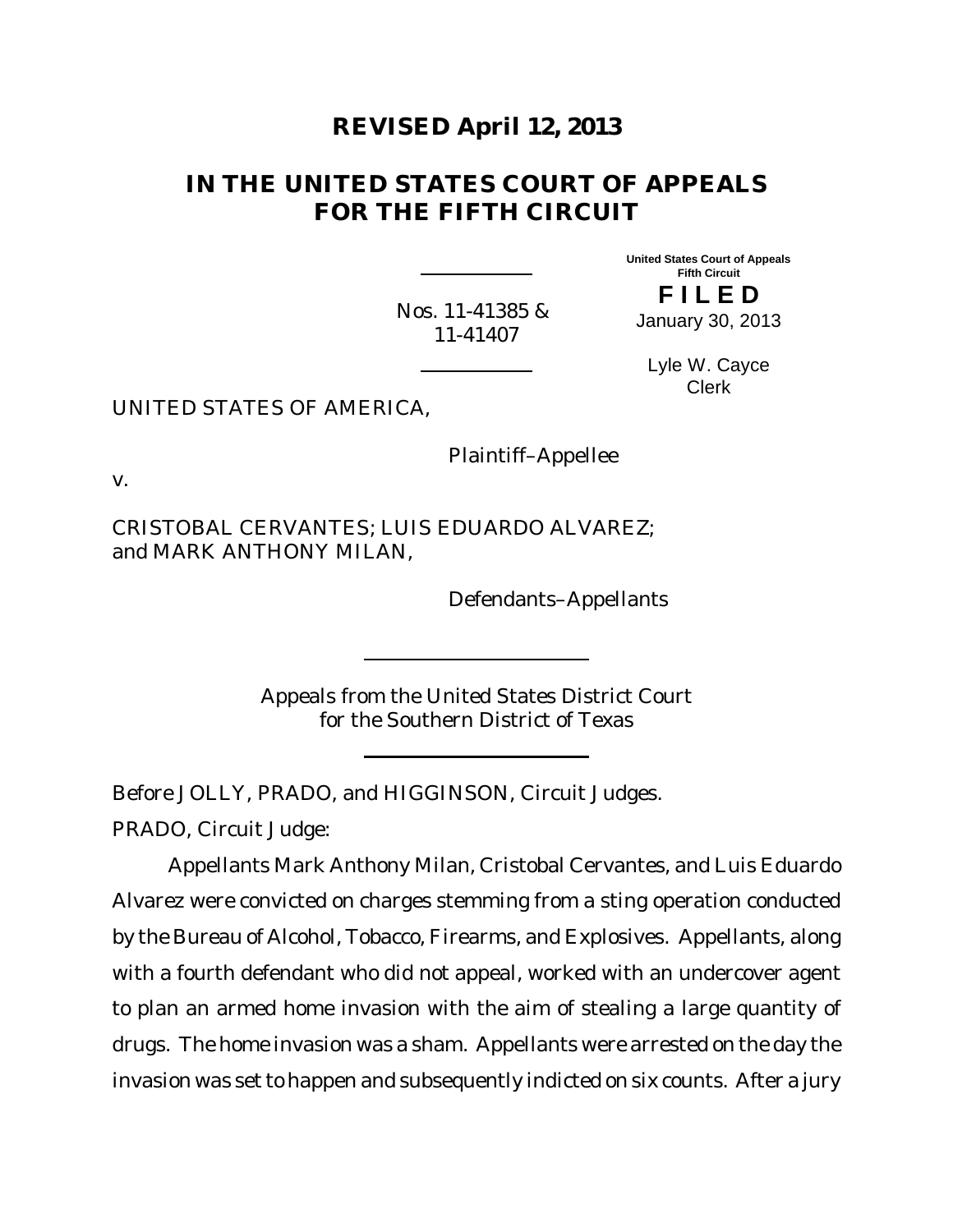trial, Appellants were convicted on all six counts. They now appeal their convictions and sentences on a number of grounds.<sup>1</sup> As explained below, the district court's only error occurred when it applied a sentencing enhancement that should not have been applied. Appellants' other arguments lack merit. Therefore, we AFFIRM the convictions of Cervantes, Alvarez, and Milan; VACATE the sentences of Cervantes and Alvarez; and REMAND for resentencing.

## **I. Factual Background**

In January 2011, an agent with the Bureau of Alcohol, Tobacco, Firearms, and Explosives ("ATF"), received information that Mark Anthony Milan ("Milan") was interested in purchasing firearms. During recorded conversations, Milan told the ATF agent that he was interested in getting as many weapons as the agent could supply. In fact, Milan even attempted to negotiate a bulk discount. The deal was eventually called off, however, when Milan was unable to procure the purchase money quickly enough. Nevertheless, during the course of this attempted sting operation, a second ATF agent saw a picture of Milan and immediately recognized him from an earlier investigation involving an attempted home invasion. Based on the second agent's identification of Milan, taken together with other information received from a confidential source, the ATF elected to continue its investigation of Milan in hopes of eventually arresting him.

<sup>&</sup>lt;sup>1</sup> In his brief, Milan briefly mentions a challenge to the evidentiary sufficiency of his convictions in his summary of argument section. That specific contention does not appear anywhere else in his brief, however. Having failed to present substantive argumentation on point, it is deemed waived. Fed. R. App. P. 28(a)(9).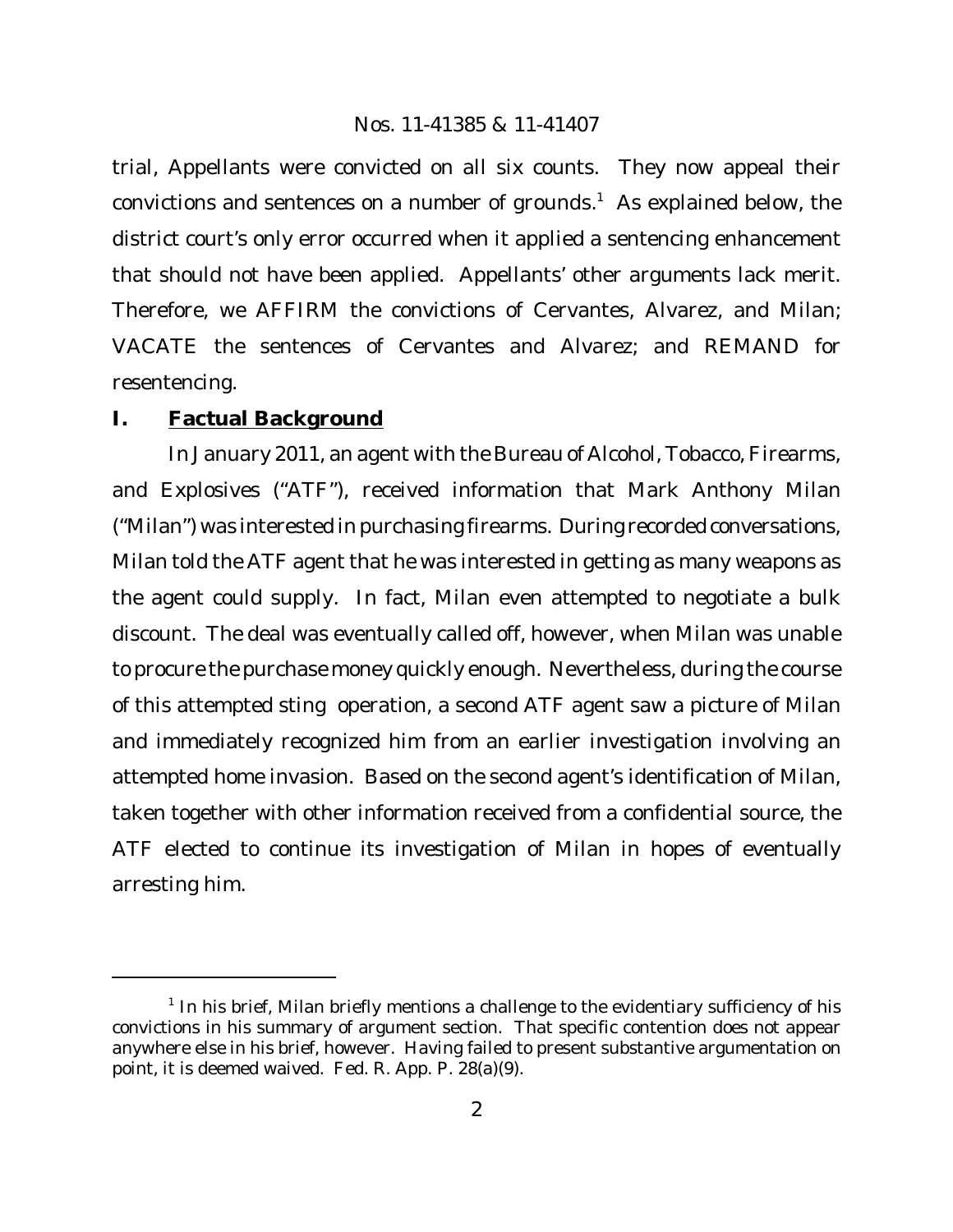After the firearm sale fell through, an undercover ATF agent arranged a meeting with Milan through a confidential informant to discuss the armed invasion of a non-existent stash house. Through a series of meetings—recordings of which were presented at trial—Milan and Cervantes<sup>2</sup> were told about a drug stash house from which they could steal some twenty-five kilograms of cocaine. Specifically, the undercover agent claimed to have been cheated by his cartel employer, and he wanted Milan to steal cocaine from the cartel's stash house to settle the score. According to the ATF agent, the stash house would have at least twenty-five kilograms of cocaine within, and Milan's team could keep all cocaine recovered beyond the first five kilograms, which the ATF agent claimed he was owed. $3$  At the time, twenty-five kilograms of cocaine in Laredo was worth over \$400,000. The ATF agent also told Milan that the house would be guarded by at least two people, one of whom would be armed and intimidating. Milan and Cervantes agreed to rob the stash house, reassuring the ATF agent that "they had cars, they had guns." The ATF agent "was instructed at that time just to get them to the house, and they would do the rest." Milan and Cervantes repeatedly reassured the ATF agent that their crew would consist of professionals.

As planned, on March 9, 2011, the ATF agent informed Milan that the target shipment of drugs had arrived at the stash house. Milan and Cervantes

 $2$  While it appears that the ATF only intended to arrange a meeting with Milan, Cervantes and Milan arrived together at the first meeting on February 10, 2011.

 $^3$  Importantly, the undercover agent repeatedly emphasized that cocaine was the only possible spoil of this particular invasion. That is, the agent made clear that the only item of value in the stash house would be cocaine. As the agent said during trial, "I wanted to be very clear that—I'm being very clear that there's no money in the house. It's not marijuana. It's not jewelry."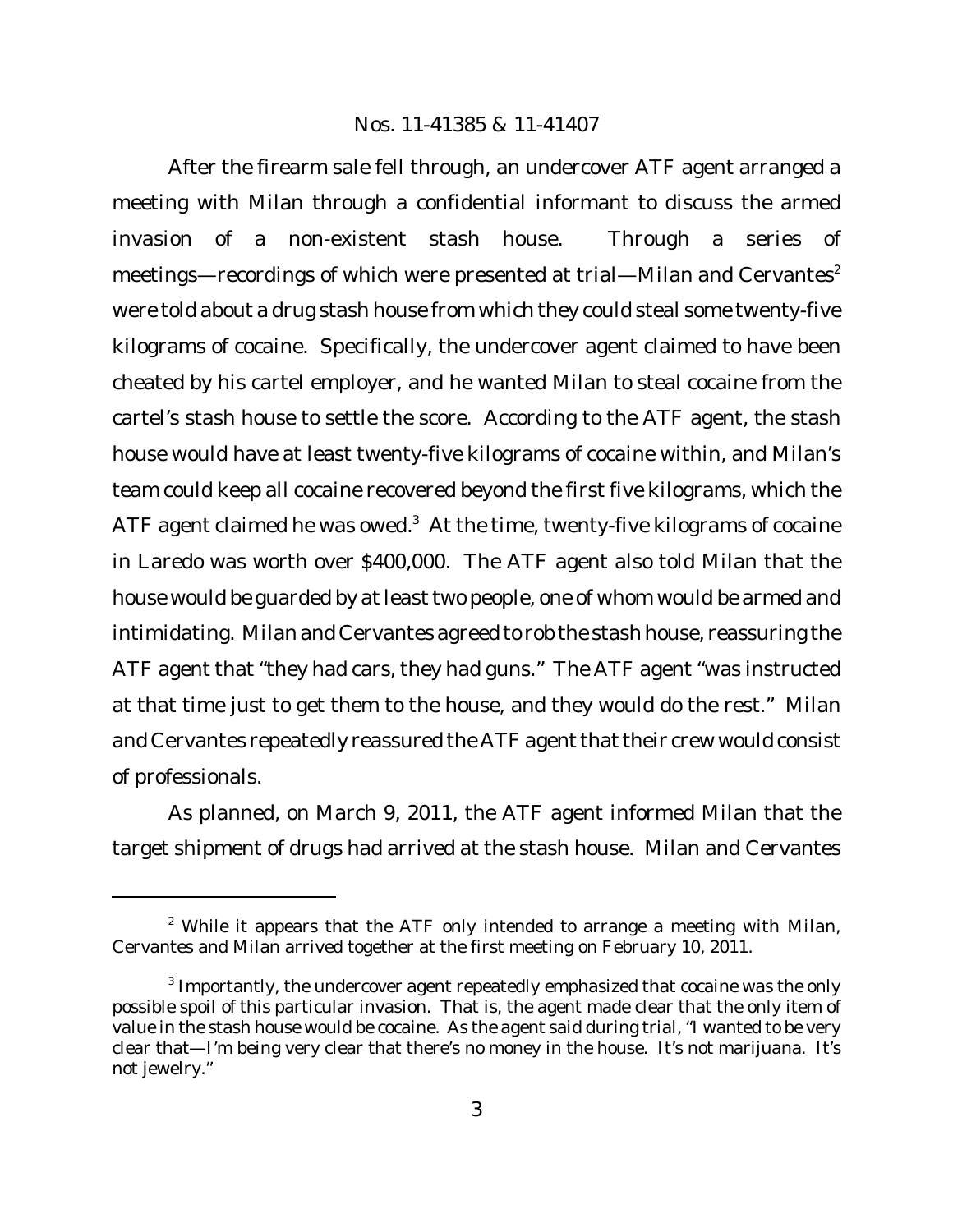met the agent at a pre-determined location, with two additional crew members in the car with them, and traveled together to a second location where the arrest was scheduled to happen. After discussing the plan with Cervantes, the agent expressed a desire to review the plan with Milan and Cervantes' two associates, both of whom were still seated in Milan's vehicle. The agent's true desire was to identify the associates and ensure that they knew the nature of the group's plan. As the agent put it, he wanted to make sure that they "knew exactly why [they] were there." When Cervantes rolled down the window, the ATF agent was able to see Alvarez and Porras, both of whom he identified at trial.

The undercover agent then reviewed parts of the plan with all four individuals, but not before asking Alvarez and Porras if they understood English; both nodded in response. The agent reminded the group that the house would be guarded and that it contained at least twenty-five kilograms of cocaine. Cervantes showed the agent a pistol that Cervantes then tucked into his waistband and Porras held up a duffle bag containing two rifles. After he expressed nervousness regarding the risk entailed by the operation, Alvarez reassured the agent by telling him that the group did not consist of "rookies." Alvarez even went so far as to tell the undercover agent that he would go into the house first. At no point did Milan, Cervantes, Alvarez, or Porras express any doubt, uncertainty, or unwillingness to proceed.

Satisfied that the four men understood the plan, the undercover agent stepped away from the car and gave the arrest signal. The four men were then arrested without incident. The defendants were dressed in all black, and within the automobile the police recovered black hats bearing police labeling. Further, Alvarez and Porras were wearing bulletproof vests. At trial, Appellants were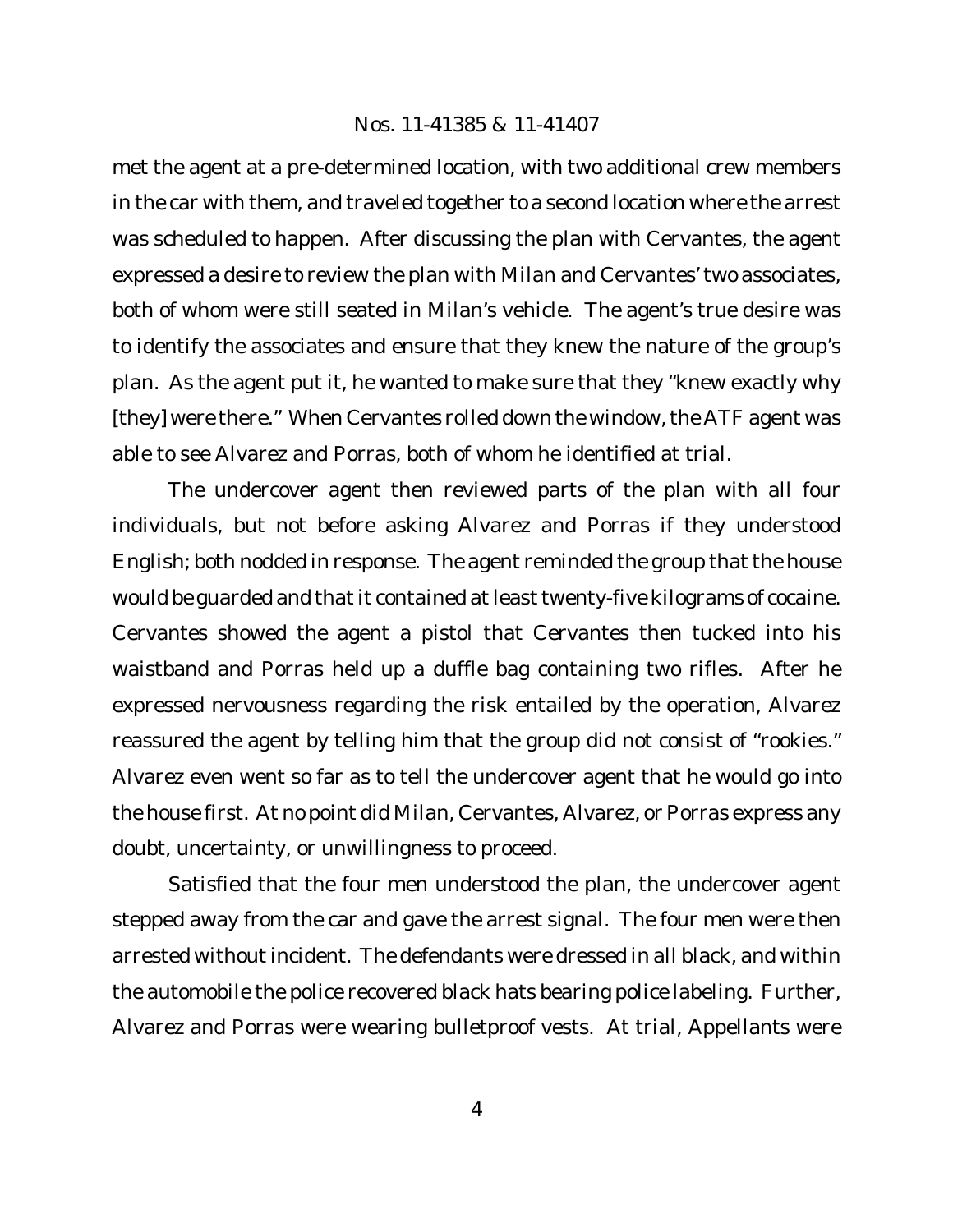convicted on all six counts charged, whereas Porras, the fourth defendant, was convicted of only a single count.

# **II. Jurisdiction**

The district court had jurisdiction under 18 U.S.C. § 3231. After judgment was entered, Appellants filed timely notices of appeal. As such, this Court has jurisdiction under 28 U.S.C. § 1291.

# **III. Discussion**

Appellants present a number of issues on appeal, some that are Appellantspecific and others that overlap. Distinct legal issues are dealt with individually, but where Appellants have raised identical challenges, those issues are dealt with collectively under a single heading.

**A. Whether the Magistrate Judge erred in limiting the number of Appellants' relatives present for voir dire.**

Criminal defendants are guaranteed a public trial by the Sixth Amendment. *United States v. Osborne*, 68 F.3d 94, 98 (5th Cir. 1995). The right to a public trial helps ensure, *inter alia*, the fairness of the proceedings. *Id.* (citing *Waller v. Georgia*, 467 U.S. 39, 46 (1984)). However, the right is not absolute. *Id.* (citing *Waller*, 467 U.S. at 45). Whereas the Supreme Court has enumerated a four-part test for determining whether closed proceedings are warranted, the requisite analysis varies when, as here, the challenged closure was partial rather than complete. *Id.* (citing *Aaron v. Capps*, 507 F.2d 685, 688 (5th Cir. 1975)).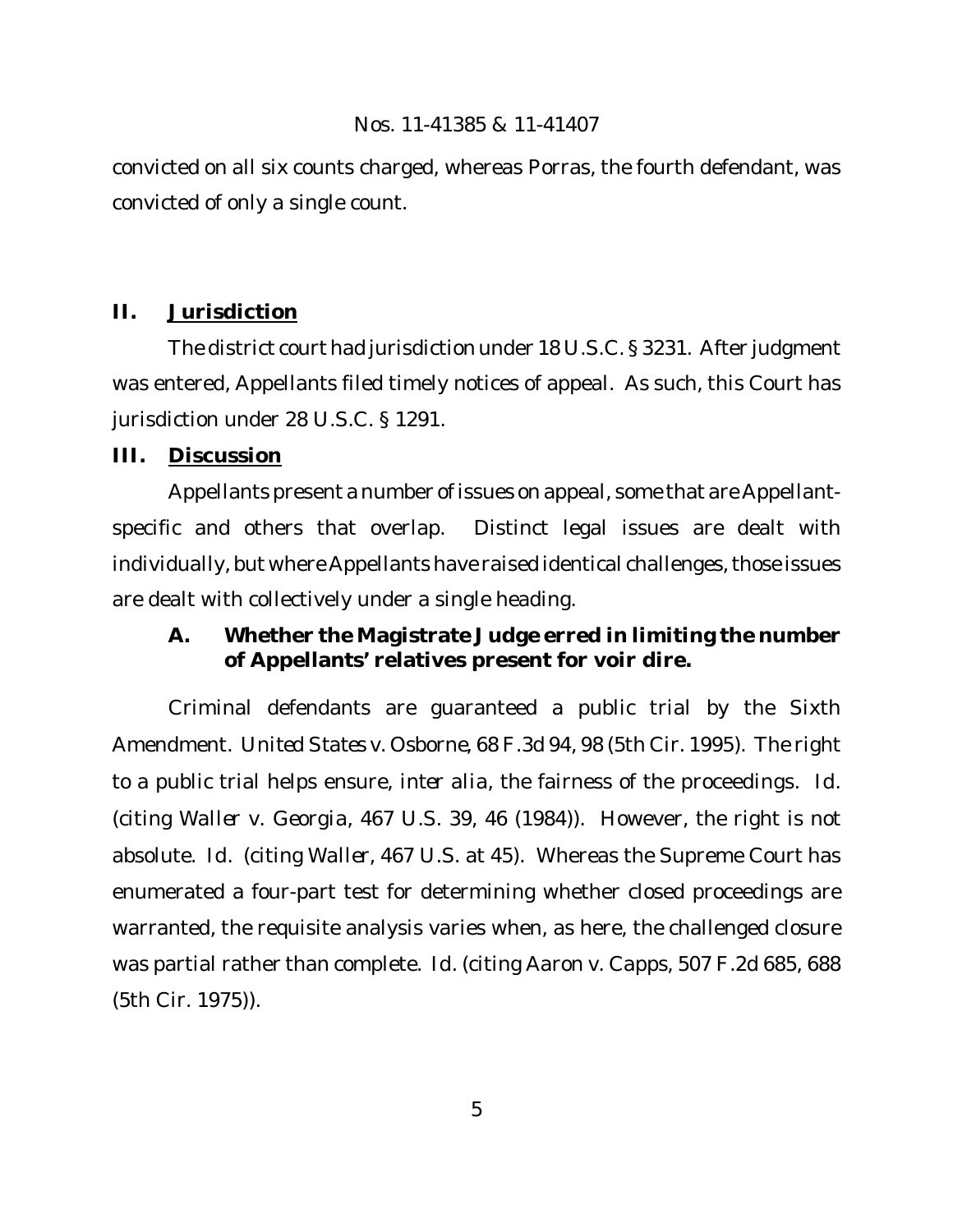When a criminal proceeding is only partially closed, the court must "look" to the particular circumstances of the case to see if the defendant will still receive the safeguards of the public trial guarantee." *Osborne*, 68 F.3d at 98*.* This is because "the partial closing of court proceedings does not raise the same constitutional concerns as a total closure because an audience remains to ensure the fairness of the proceedings." *Id.* Partial closure of a courtroom during a criminal proceeding is a constitutional question reviewed de novo, and the Court will affirm so long as the lower court had a "substantial reason" for partially closing a proceeding. *Id.* at 98–99.

Both Alvarez and Cervantes claim that the magistrate judge committed reversible error when he partially closed voir dire.<sup>4</sup> Before jury selection began, the magistrate judge determined that each defendant could have only three relatives present in the courtroom during voir dire. The magistrate judge so decided in response to a request from Cervantes to allow six of his family members to observe the proceeding. The decision was made in light of a number of considerations, including the limited space available within the courtroom, the nature of the proceedings, and the desire to minimize disruptions. The judge was also concerned about Cervantes's close proximity to panel members without shackles given an earlier violent outburst at his detention facility. Alvarez and Cervantes claim that the partial closure of voir dire violated their Sixth

<sup>4</sup> Additionally, Cervantes cursorily claims his Sixth Amendment right to a public trial was violated when two of his relatives were removed from the courtroom during trial after their child fell asleep multiple times. This argument completely lacks merit, however, since Cervantes offers no meaningful argumentation on point and only superficially cites *Presley v. Georgia*, 558 U.S. 209 (2010), an inapposite case concerning the complete closure of proceedings from the public.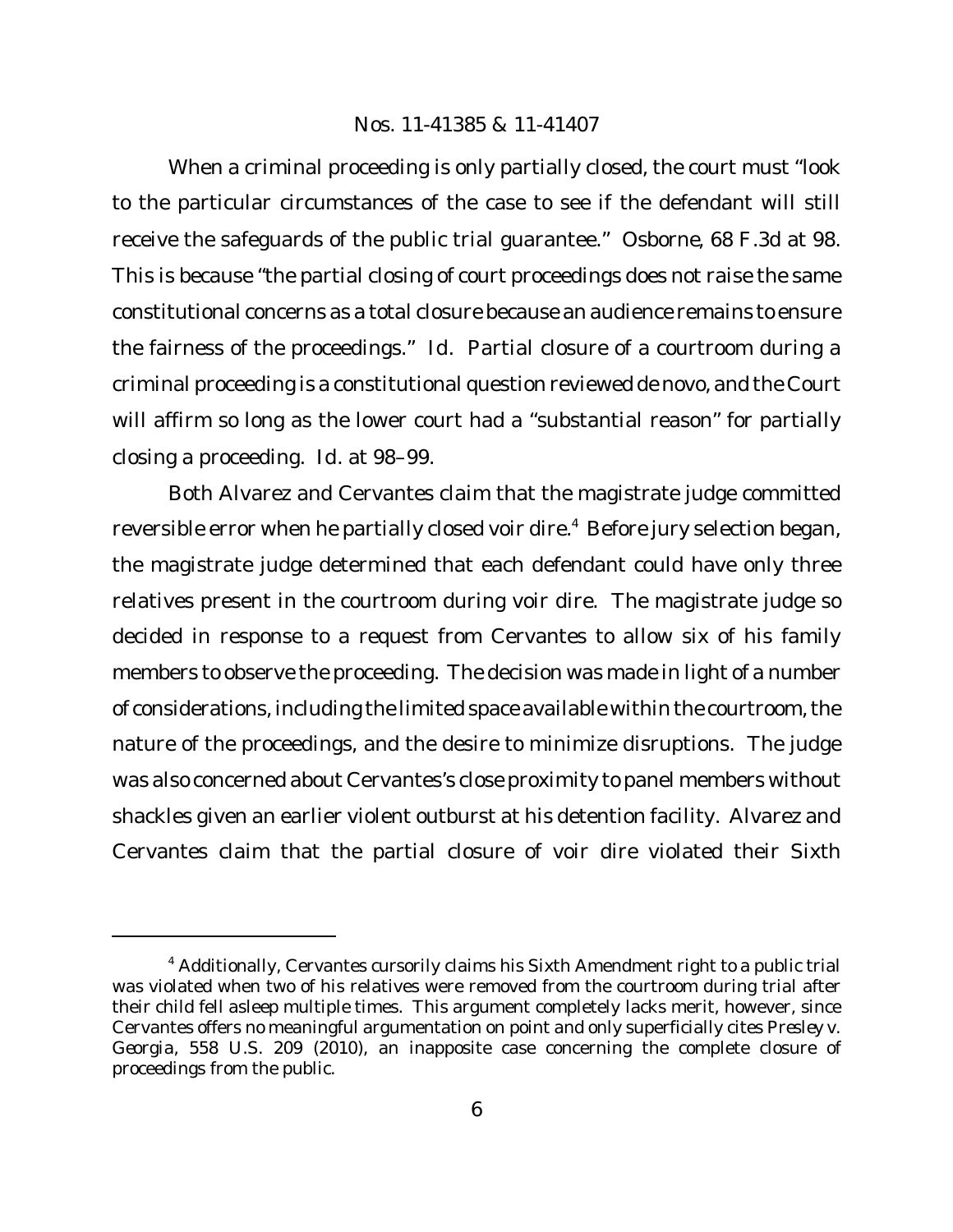Amendment right to a public trial.<sup>5</sup> As discussed below, the magistrate judge gave multiple substantial reasons for partially closing voir dire, and we will affirm.

In *Osborne*, a case involving sexual assault against a minor, the district court excluded an observer from the courtroom during the victim's testimony because the observer was both the sister of the defendant and the aunt of the victim. 68 F.3d at 99. Partial closure during the victim's testimony was intended to facilitate her testimony by removing from the courtroom an individual whose "presence may have traumatized the witness," even though other relatives of the defendant were allowed to stay. *Id.* This Court upheld the district court's partial closure because substantial reasons were present—protecting the victim and facilitating her testimony—and because the balance of individuals remaining in the courtroom protected the defendant's interest in a fair trial subject to observation by the public. *Id.* The district court was admonished, however, for failing to develop a detailed record of the issues and findings on point. *Id.*

Here, the magistrate judge presented multiple substantial reasons for partially closing voir dire and detailed those reasons on the record. As explained to the parties, the magistrate judge was concerned about available space within the courtroom, even though the courtroom was technically capable of fitting extra observers. And while other larger courtrooms were available, the proceedings had already encountered numerous delays, and the magistrate judge

<sup>&</sup>lt;sup>5</sup> Alvarez arguably waived his objection to the partial closure of voir dire for two reasons. First, Alvarez did not request to have more than three family members present at voir dire such that the magistrate judge's determination completely satisfied Alvarez's request. Second, Alvarez did not object when voir dire was partially closed.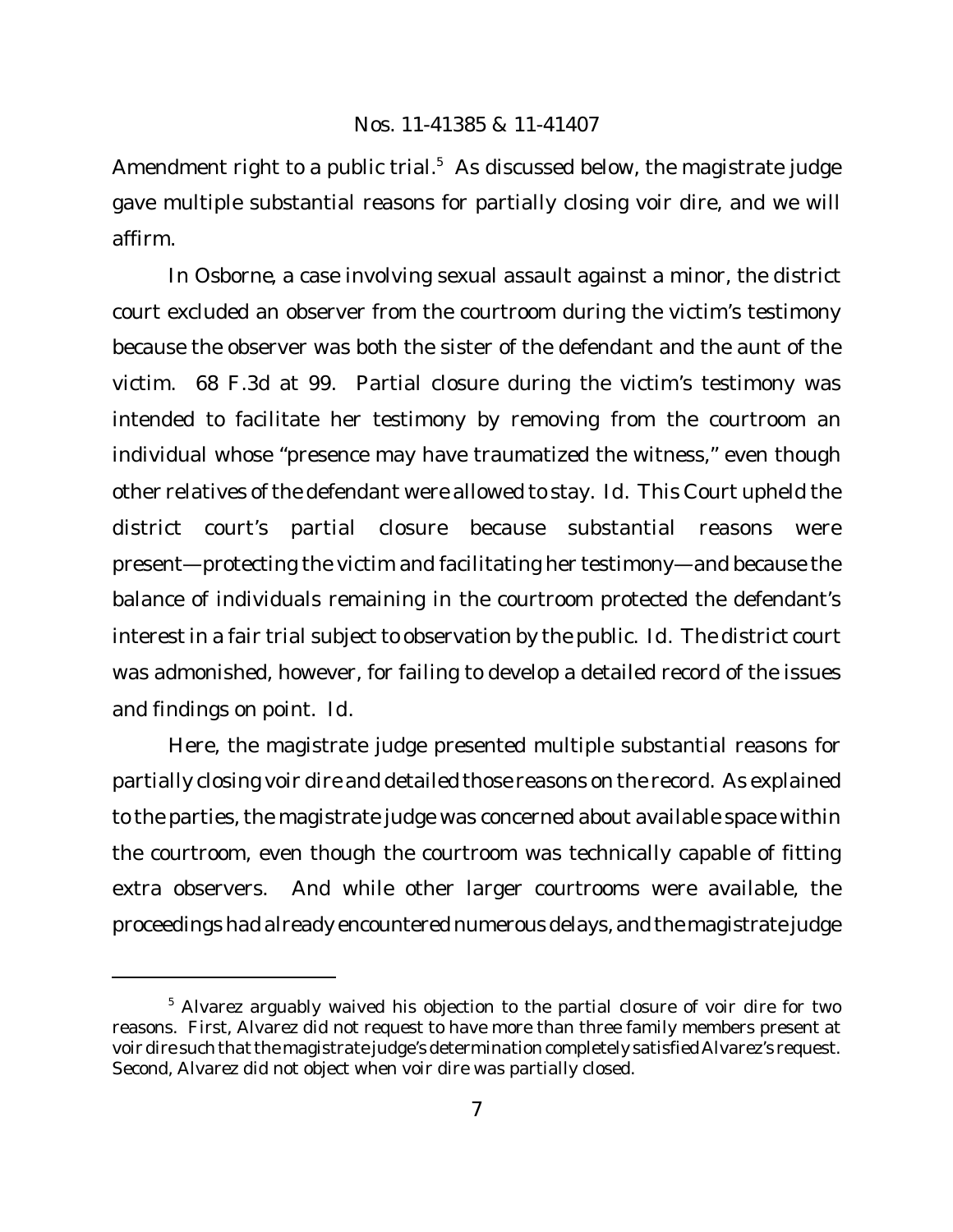wished to avoid further delay. The court also had serious concerns about the panel members' comfort and safety given the nature of the case. Since this case involved narcotics and firearms in a border town where violent, drug-related disputes are common, the judge was concerned that the close proximity of the defendants' families might chill jurors' responses during voir dire. Further, if jurors did not feel comfortable enough to fully and honestly answer the court's questions, then the court would be unable to empanel an impartial jury. *Cf. United States v. Edwards*, 303 F.3d 606, 617 (5th Cir. 2002) (protecting the defendants' right to a fair trial constitutes a substantial interest for Sixth Amendment purposes).

In addition to stating multiple reasons for excluding some of Cervantes's family from voir dire, the magistrate judge allowed the defendants to each have three family members present. This allowance, combined with the general public's access to voir dire, protected Appellants' interest in a public trial, thereby satisfying the Sixth Amendment. *See Osborne*, 68 F.3d at 98. Given the circumstances of this case, the magistrate judge presented more than one substantial reason justifying a partial closure of voir dire; and the partial closure did not jeopardize the defendants' right to a fair, public trial. *Id.* Therefore, we affirm the magistrate judge's decision to partially close voir dire.

**B. Whether the Magistrate Judge abused his discretion when he declined to question potential jurors regarding entrapment.**

Refusal to ask a specific question during jury selection is reviewed for abuse of discretion. *United States v. Harper*, 527 F.3d 396, 409 (5th Cir. 2008). "The trial court has broad discretion to determine who will question potential jurors and what questions will be asked." *United States v. Rasco*, 123 F.3d 222,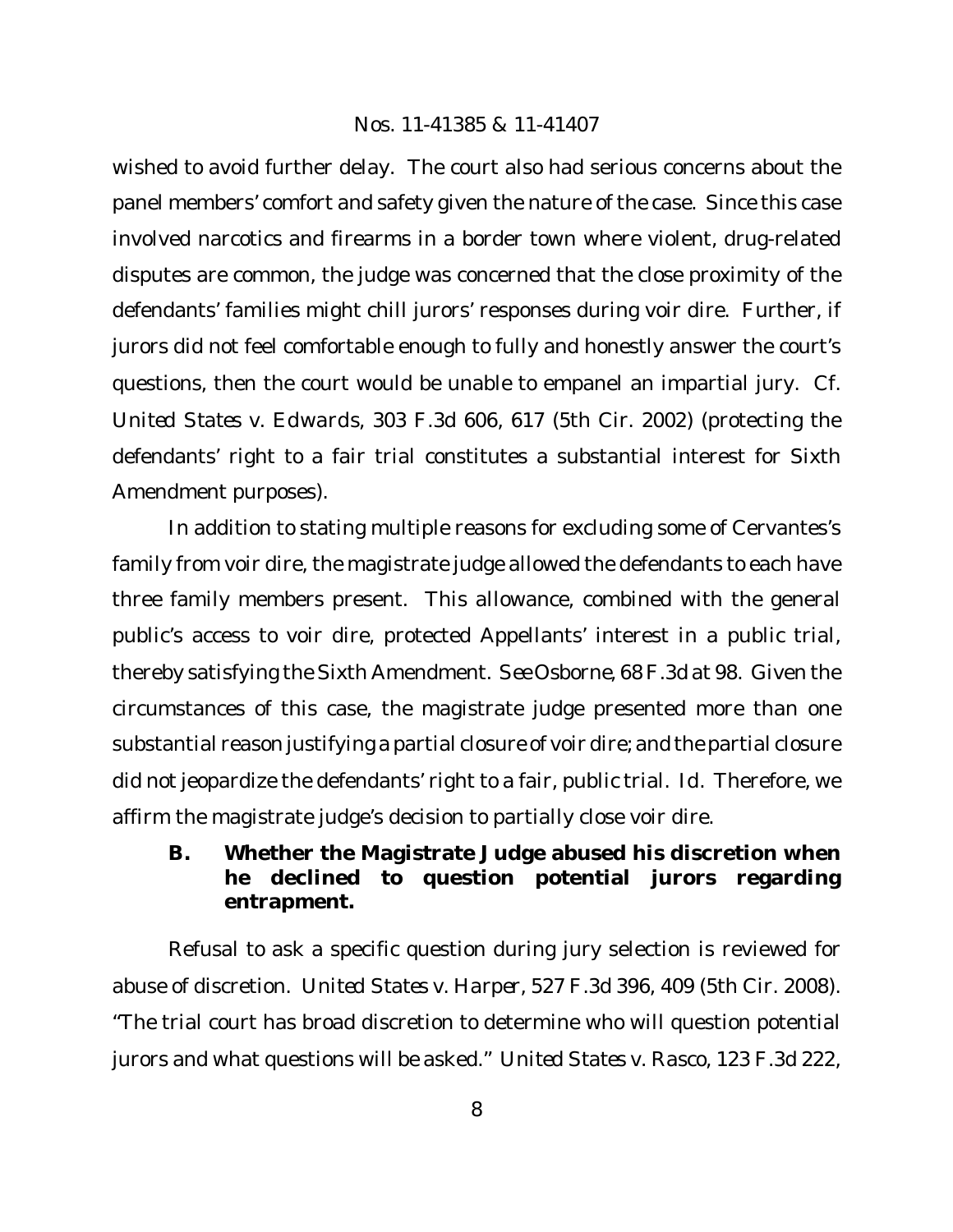231 (5th Cir. 1997). Accordingly, unless abuse of discretion and prejudice are shown, this Court will not disturb "the scope and content of voir dire . . . on appeal." *United States v. Okoronkwo*, 46 F.3d 426, 433 (5th Cir. 1995). In the Fifth Circuit, "it is not an abuse of discretion to refuse to allow inquiries of jurors as to whether they can accept certain propositions of law." *United States v. Ledee*, 549 F.2d 990, 992 (5th Cir. 1977); *accord United States v. Rodriguez*, 993 F.2d 1170, 1176 (5th Cir. 1993). Rather, an abuse of discretion is present when "there is insufficient questioning to produce some basis for defense counsel to exercise a reasonably knowledgeable right of challenge." *Rodriguez*, 993 F.2d at 1176. As explained below, the magistrate judge did not abuse his discretion.

On appeal, Cervantes challenges the magistrate judge's refusal to question potential jurors about the law of entrapment, a defense which Cervantes intended to rely on at trial. Cervantes requested that the magistrate judge read a proposed entrapment instruction and ask jurors whether they could follow that law, a request that the magistrate judge declined. Denial of the request notwithstanding, the magistrate judge told the potential jurors that they would be obligated to evaluate the evidence impartially, follow the law, and obey the trial judge's instructions. The magistrate judge also inquired into other topics that would indicate potential prejudice, including relationships with law enforcement officers, prior jury service, experience with the criminal justice system, and possible connections to any of the individuals involved in the defendants' case. Cervantes now claims that the failure to question potential jurors regarding their knowledge of and willingness to apply the law of entrapment prevented him from properly evaluating potential jurors. However, Cervantes has failed to show an abuse of discretion.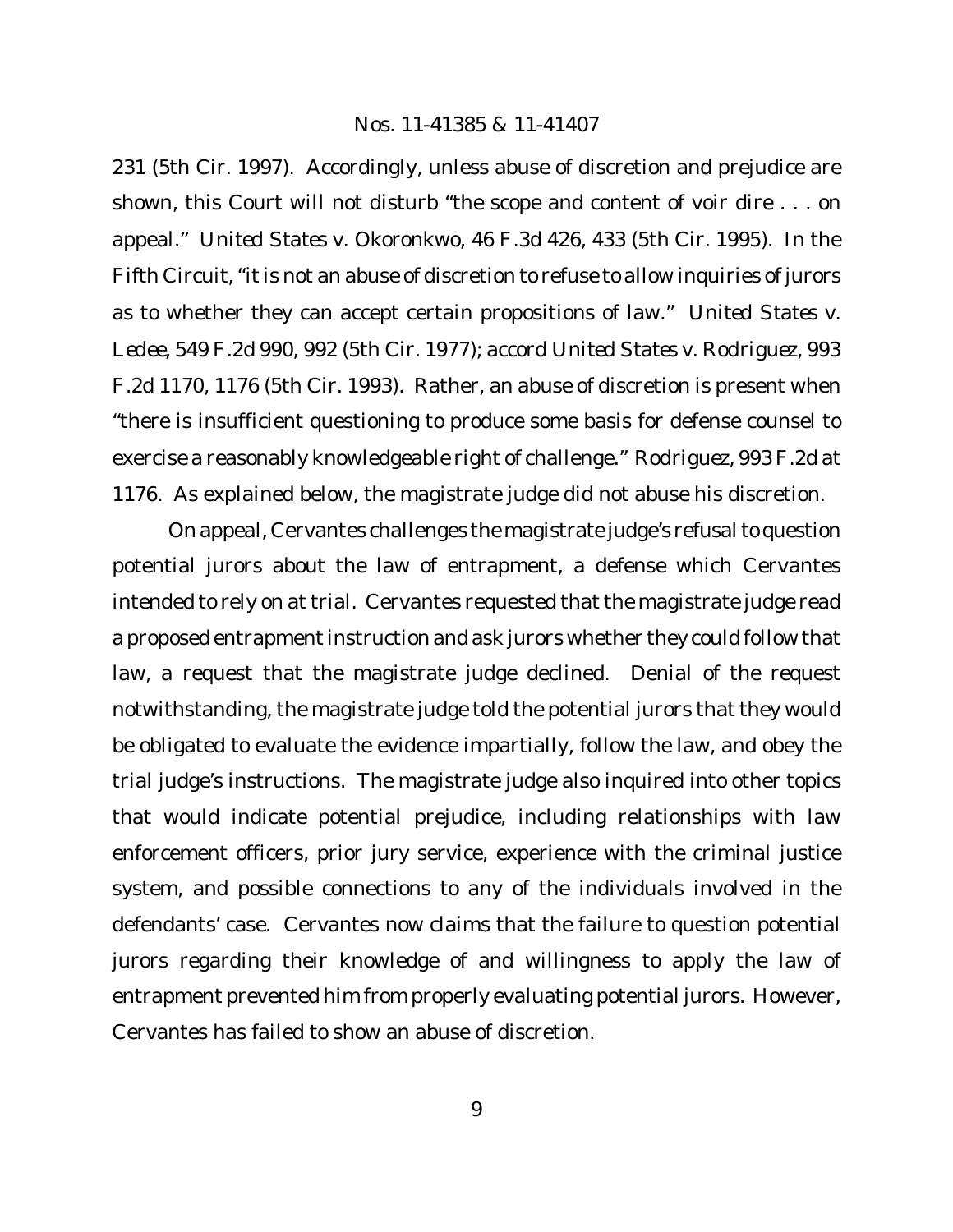In his brief, Cervantes claims that the entrapment inquiry was reasonably necessary for him to exercise his peremptory challenges. However, he fails to demonstrate what a specific entrapment inquiry would have yielded beyond the answers elicited when the magistrate judge asked the jury panel whether they would be able and willing to follow the law as laid out by the trial judge. Such an inquiry occurred at multiple points during voir dire and addressed Cervantes's concerns in general terms. Questioning jurors specifically about the law of entrapment would not have significantly contributed to Cervantes's ability to exercise his peremptory challenges or the voir dire generally. Rather, the magistrate judge meaningfully inquired into potential jurors' ability and willingness to follow the legal principles set forth at trial, and the decision to exclude questions specifically pertaining to entrapment was well within the discretion of the court. The magistrate judge was not required to inquire regarding entrapment at counsel's behest, and it was within the magistrate judge's discretion to refuse counsel's request. The substantively similar, if more general, questions asked by the magistrate judge covered much of what Cervantes sought and enabled Cervantes "to exercise a reasonably knowledgeable right of challenge." *Rodriguez*, 993 F.2d at 1176. The magistrate judge therefore did not abuse his discretion, and we affirm.

**C. Whether Milan or Cervantes suffered prejudice when Alvarez's attorney asked an improper question**.

It is a well established rule that a defendant's decision not to testify at trial may not be commented on during the course of the trial. *Doyle v. Ohio*, 426 U.S. 610, 617–18 (1976); *United States v. Davis*, 609 F.3d 663, 685 (5th Cir. 2010). However, not all comments touching on a defendant's decision to remain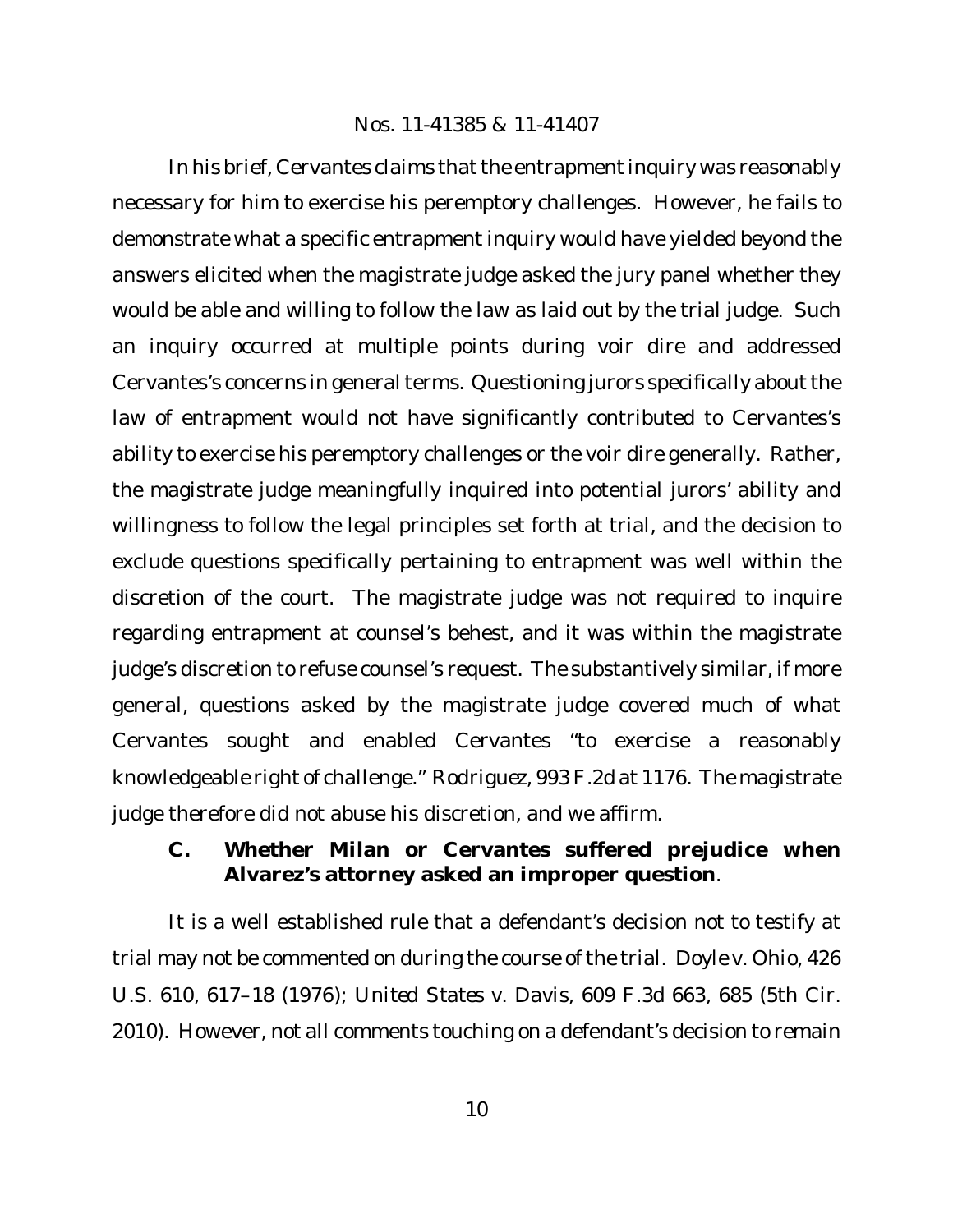silent run afoul of the Fifth Amendment. A comment violates the Fifth Amendment if the language used "was manifestly intended or was of such character that the jury would naturally and necessarily take it to be a comment on the failure of the accused to testify." *United States v. Rocha*, 916 F.2d 219, 232 (5th Cir. 1990) (quoting *Davis v. United States*, 357 F.2d 438, 441 (5th Cir. 1966)). The comment must have a clear effect on the jury to warrant reversal, and the doctrine of harmless error applies: an otherwise impermissible comment will not require reversal if it did not contribute to the jury's verdict beyond a reasonable doubt. *United States v. Moreno*, 185 F.3d 465, 475 (5th Cir. 1999).

Here, Milan and Cervantes object to a single question posed by Alvarez's attorney while cross-examining their co-defendant, Porras. At the outset of questioning, counsel asked Porras whether he was the third of four defendants, which Porras answered affirmatively. He then asked, "And the first two have already been asked if they wanted to take the stand and they have declined?" Counsel for Milan and Cervantes immediately objected, and the trial judge moved quickly to admonish Alvarez's attorney, going so far as to suggest that his question "borders on sanctionable conduct." After chiding counsel, the trial court quickly mitigated the situation by reminding the jury to completely disregard the question and to not allow it a role in deliberations. And, at the close of trial, none of the defendants requested a jury instruction on the Fifth Amendment.

The question posed by Alvarez's attorney did not contribute to the jury's verdict. Before the trial even began, the magistrate judge spoke at length regarding the defendants' right to remain silent and the fact that jurors may not hold the exercise of that right against the defendants during deliberations. Moreover, as soon as Alvarez's attorney made an indirect reference to Milan and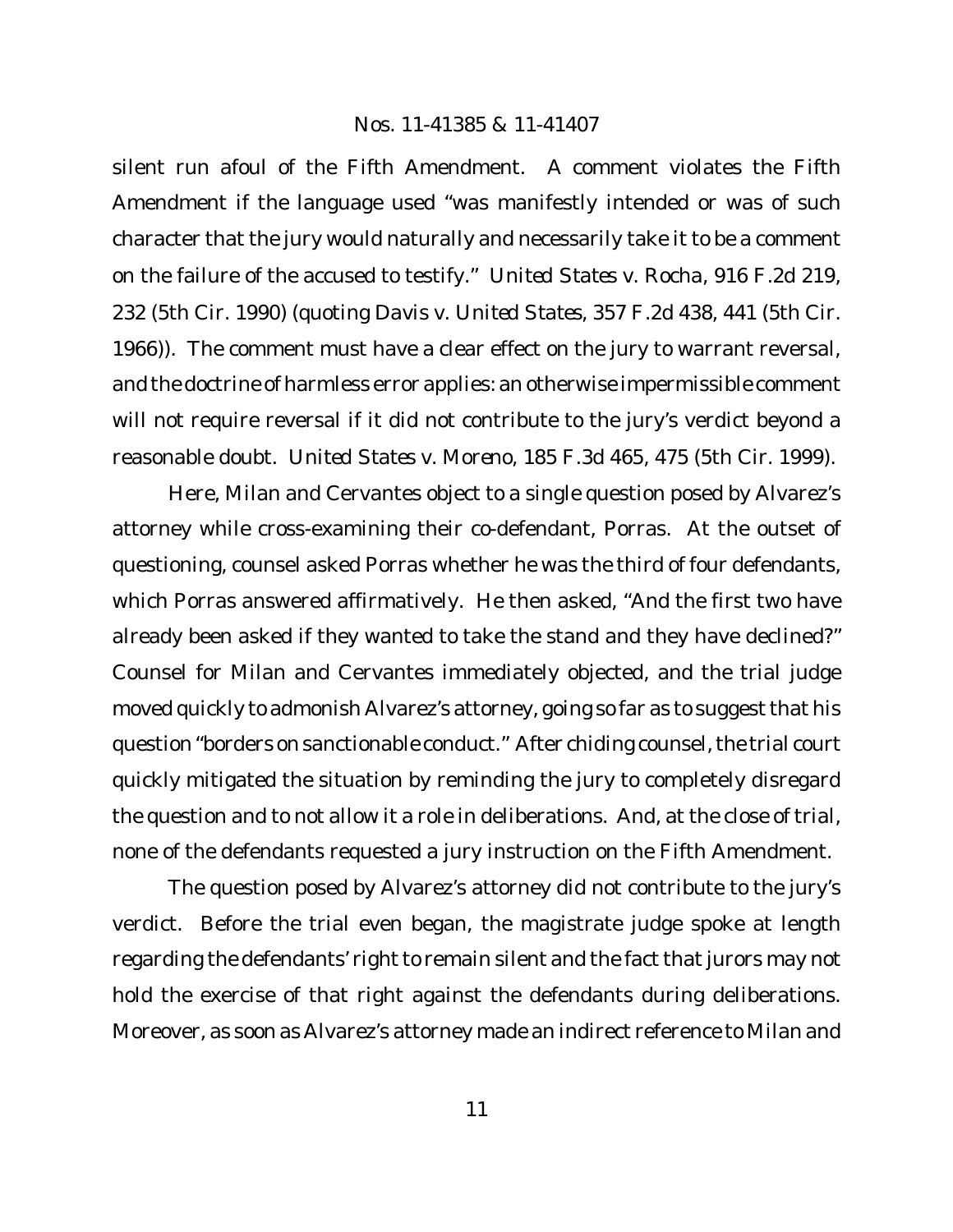Cervantes's decision not to testify, the trial court quickly admonished counsel and instructed the jury to disregard the question entirely. These instructions alone provided ample protection against any prejudicial impact counsel's lone question may have had on the jury's deliberation. Furthermore, it is important to note that none of the parties requested jury instructions on the right to remain silent, either at the time of counsel's question or at the end of the trial. While it is not even clear that counsel's question "was manifestly intended or was of such character that the jury would naturally and necessarily take it to be a comment on the failure of the accused to testify," *Rocha*, 916 F.2d at 232, the question posed did not influence the jury's deliberations, *Moreno*, 185 F.3d at 475. The trial court repeatedly reminded the jury that defendants had the right to remain silent and acted swiftly when counsel asked the question at issue. Therefore, we affirm.

**D. Whether the district court erred in admitting evidence of a prior attempted home invasion.**

Evidence of prior bad acts may not be used to prove a person's character or conduct in accordance with their character. Fed. R. Evid. 404(b)(1); *United States v. Beechum*, 582 F.2d 898, 910 (5th Cir. 1978) (en banc). However, under Rule 404(b)(2), evidence of other acts is admissible to prove, *inter alia*, "motive, opportunity, intent, preparation, plan, knowledge, identity, absence of mistake, or lack of accident." Fed. R. Evid. 404(b)(2). This Circuit has further held that evidence of prior acts intended to rebut an entrapment defense falls within the ambit of Rule 404(b). *United States v. Hooker*, 997 F.2d 67, 76 (5th Cir. 1993). But any such evidence must still pass muster under Rule 403: its probative value may not be substantially outweighed by any unfair prejudice against the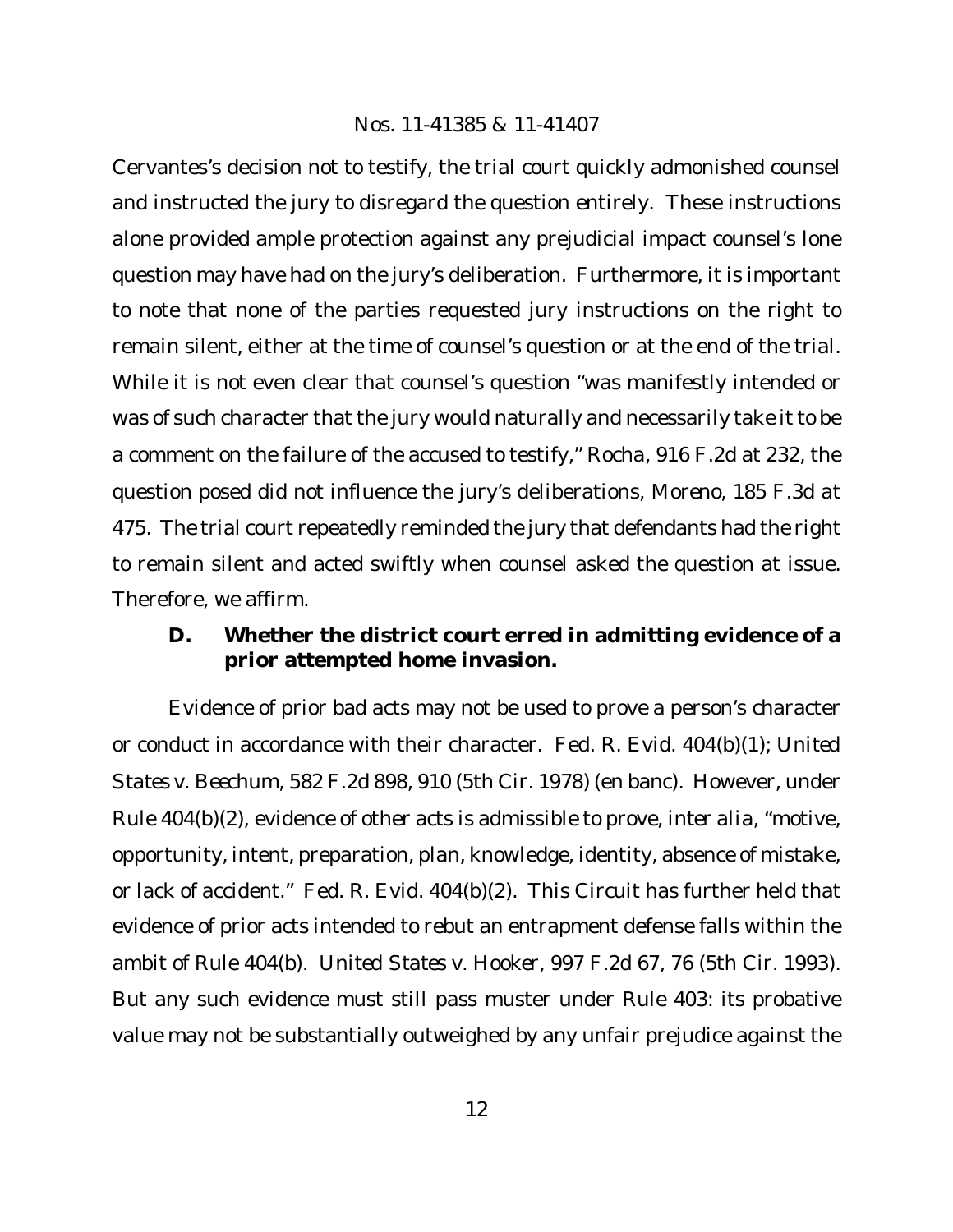defendant. *See Beechum*, 582 F.2d at 911 ("What the rule calls for is essentially a two-step test. First, it must be determined that the extrinsic offense evidence is relevant to an issue other than the defendant's character. Second, the evidence must possess probative value that is not substantially outweighed by its undue prejudice and must meet the other requirements of [R]ule 403.").

At trial, the government introduced into evidence footage from a security camera showing an attempted armed home invasion committed by Milan and others in December 2007. Additionally, the government produced testimony from two individuals who were in that home during the attempted invasion, as well as the officer who arrested Milan at the scene of the crime. The government sought to introduce this evidence in order to rebut Milan's claim of entrapment by showing his predisposition, and objections were raised. While the trial court acknowledged that the evidence had the potential to produce some undue prejudice against the co-defendants, the court nevertheless deemed it highly relevant. Moreover, to mitigate possible prejudice against the defendants, the court agreed to give a limiting instruction stating that the evidence was limited to Milan's predisposition. Indeed, the district court made both points clear before allowing the government to proceed and again at the close of trial. Appellants claim that the district court erred in admitting this evidence. They argue that the evidence was unduly prejudicial and that it suggested guilt by association to the jury since Appellants were members of the same gang as Milan.

If a defendant preserves his challenge to the introduction of Rule 404(b) evidence, the district court's decision is reviewed for abuse of discretion, subject to harmless error analysis. *United States v. Girod*, 646 F.3d 304, 318 (5th Cir. 2011). "If the defendant does not object, then plain error review applies." *United*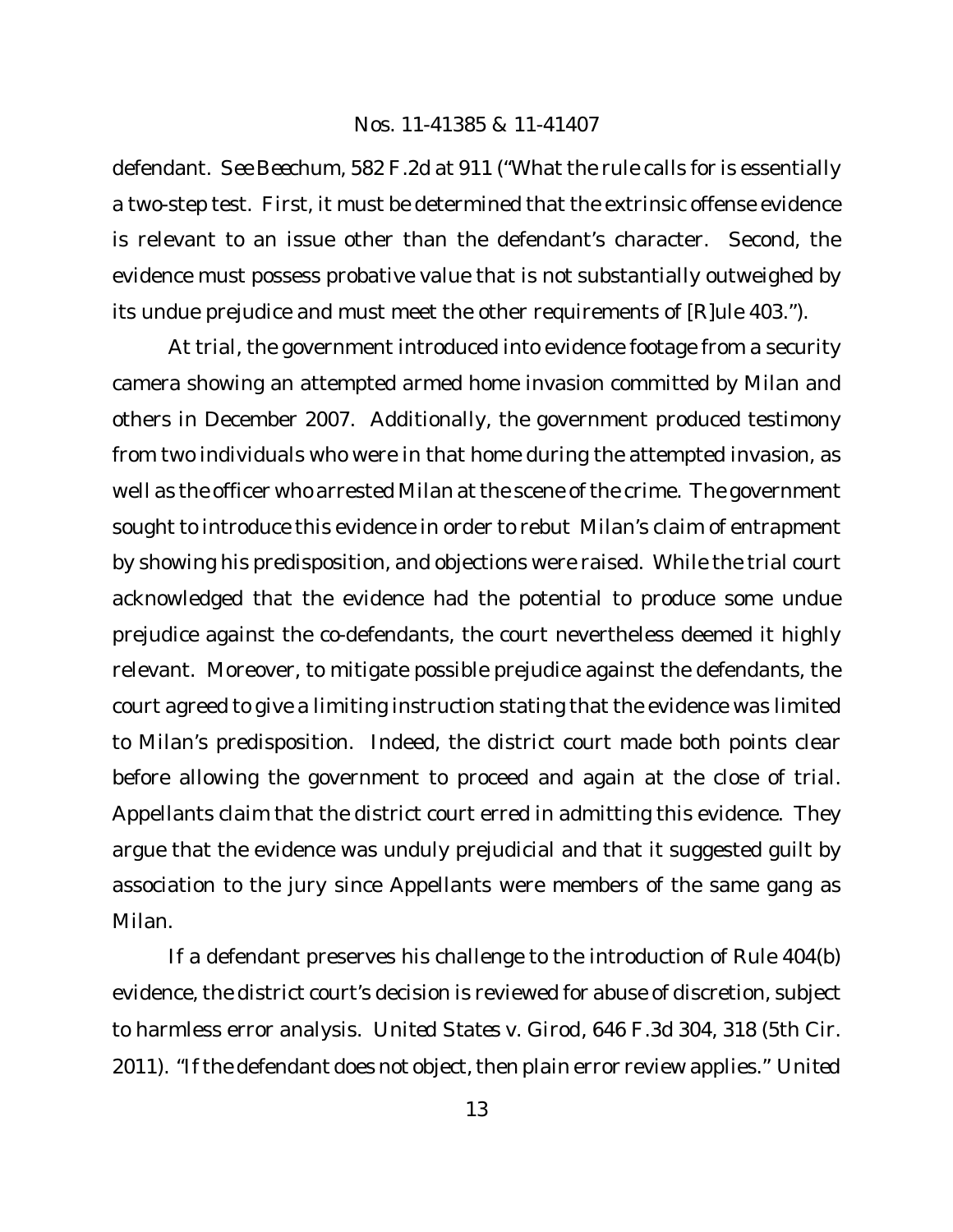*States v. Morin*, 627 F.3d 985, 994 (5th Cir. 2010). Plain error is present if a defendant can show that (1) there was error; (2) it was plain; (3) it affected his substantial rights; and (4) it seriously affected the fairness, integrity, or public reputation of the judicial proceedings. *Puckett v. United States*, 556 U.S. 129, 135 (2009). An error generally only affects a defendant's substantial rights if it was prejudicial; that is, if there is a reasonable probability that the proceedings would have produced a different result but for the error. *Morin*, 627 F.3d at 994*.* Having reviewed the record and Appellants' briefs, only Milan and Cervantes objected to this evidence at trial. Indeed, Alvarez concedes that he did not object. As such, Alvarez's objection will be reviewed for plain error, *id.*; the objections of Milan and Cervantes will be reviewed for abuse of discretion, *Girod*, 646 F.3d at 318.

The arguments put forth by Milan and Cervantes are unpersuasive and do not show an abuse of discretion. First, contrary to their claims, the prior act evidence admitted here certainly had probative value as to Milan's predisposition. Milan was charged with involvement in a conspiracy to commit an armed home invasion. Based on the evidence adduced at trial, the four defendants were prepared to attack a house using firearms and black clothing bearing police insignia. The prior home invasion attempt showed many similarities to the charged act: a group of well-armed men attempted to launch a swift, organized assault on a residential property. Since Milan claimed entrapment, it became the government's burden to show predisposition; and "demonstrated experience in the criminal endeavor" qualifies as evidence of predisposition. *United States v. Theagene*, 565 F.3d 911, 919 (5th Cir. 2009).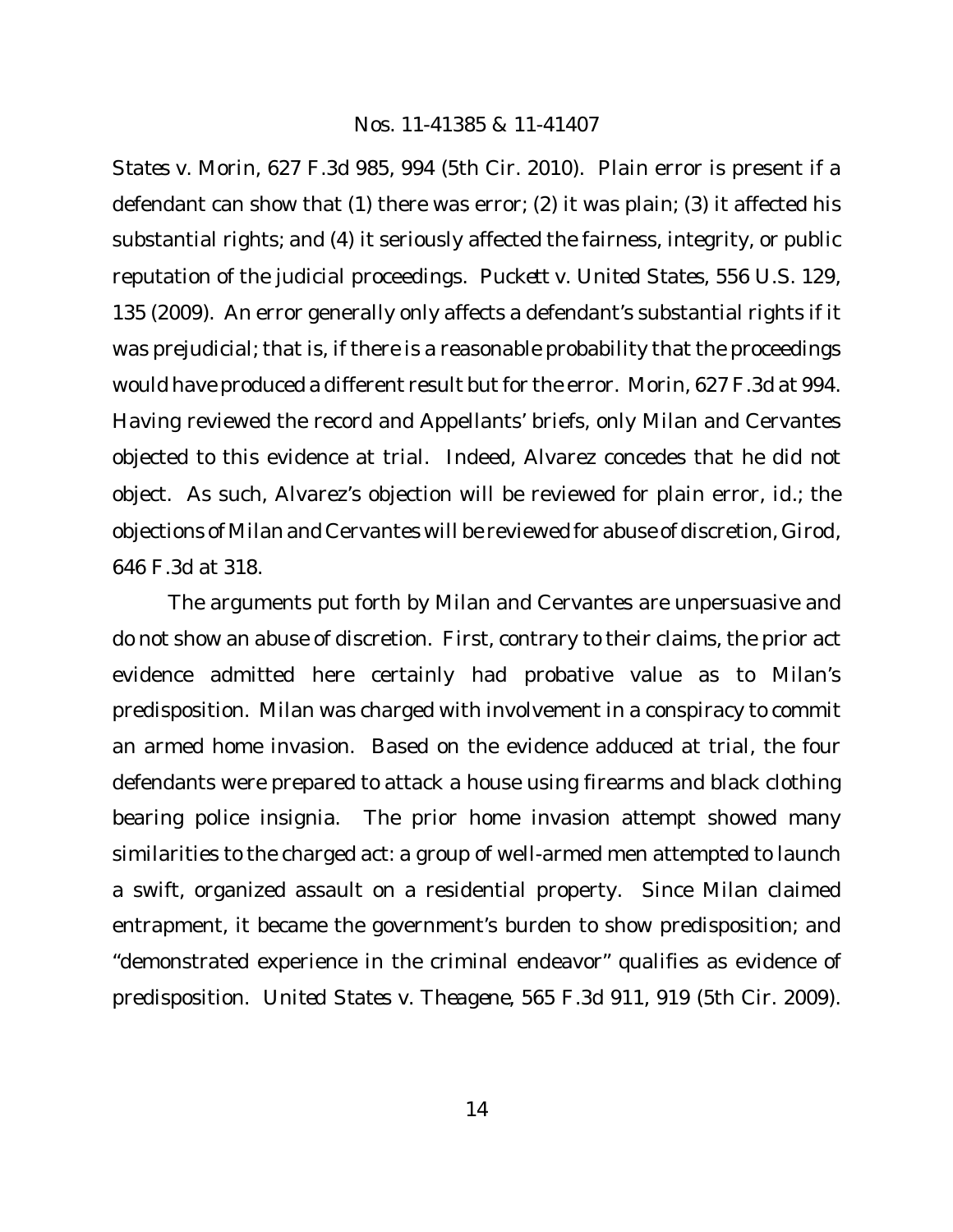This evidence showed experience in armed home invasions and was thus highly relevant to Milan's predisposition.

Second, the probative value of this evidence was not substantially outweighed by undue prejudice. The evidence presented was not inflammatory or heinous; the government did not seek to admit graphic, explicit, or otherwise evocative evidence. *Cf. Beechum*, 582 F.2d at 917 (affirming predisposition evidence that was not "of a heinous nature" or likely to "incite the jury to irrational decision by its force on human emotion"). The government presented a surveillance video showing an armed individual trying to gain access through the front door of a house and testimony from people within the house at the time of the incident, as well as from the arresting officer. Nothing presented was of a sort that would incite the jury to an irrational decision. Furthermore, the district court gave specific limiting instructions both when the evidence was admitted and at the close of trial. Accordingly, it was not an abuse of discretion to admit evidence of Milan's prior attempted home invasion.

Alvarez's argument also fails because the district court committed no error. Under Rule 404(b), the evidence of Milan's prior attempted home invasion was clearly relevant to his predisposition since it demonstrated Milan's experience with this sort of criminal endeavor. Moreover, the evidence itself was not heinous, provocative, or otherwise prejudicial. The evidence did not pertain to Alvarez's predisposition, and the district court was mindful to give specific, detailed limiting instructions to the jury to that effect. The court instructed the jury that the evidence bore on the predisposition of a single defendant when the evidence was introduced and again at the close of trial. The trial court's instructions mitigated the possibility that the evidence would produce guilt by association, as Alvarez fears. Therefore, we affirm.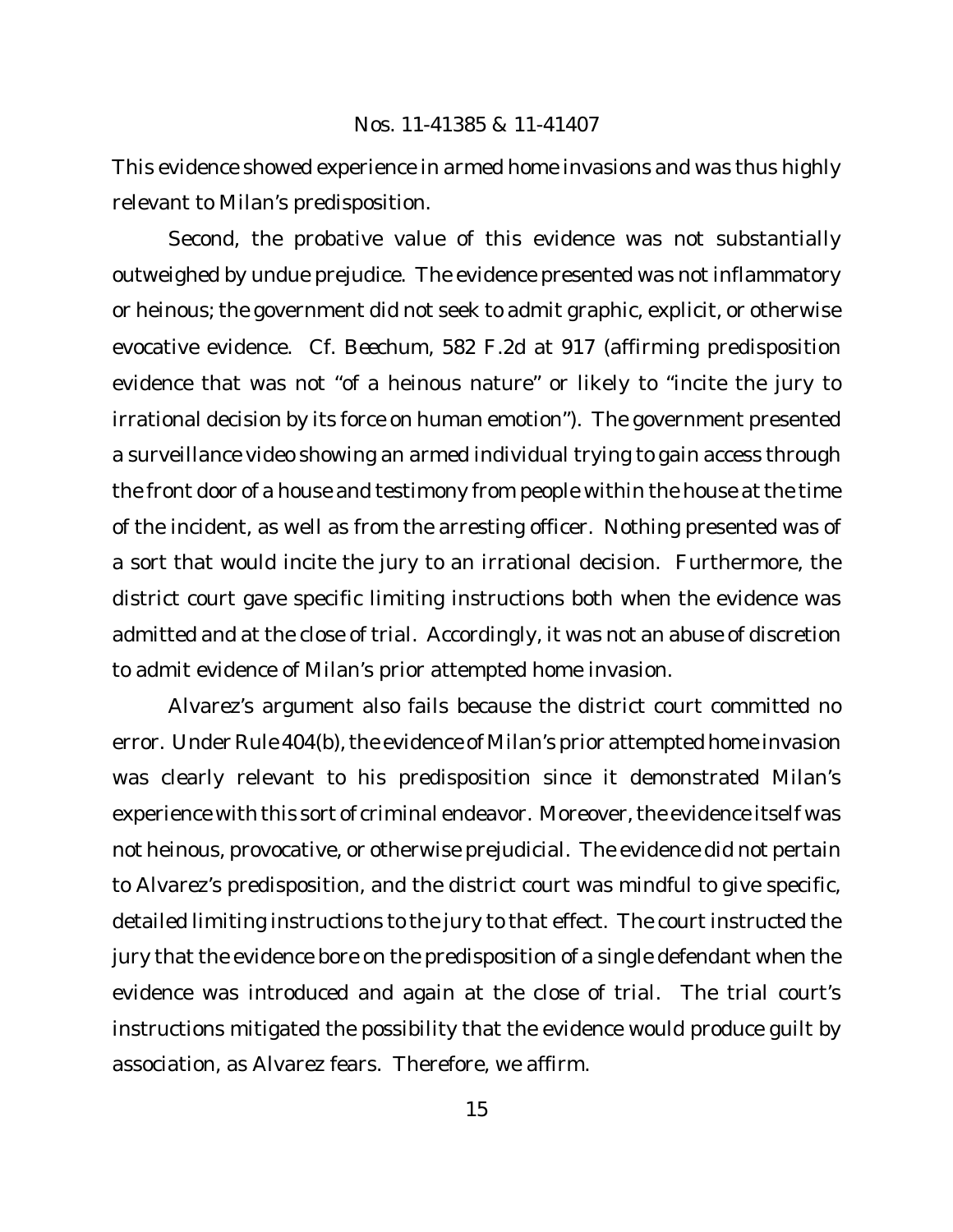**E. Whether there was sufficient evidence to support two of Alvarez's convictions.**

This Court reviews motions for acquittal de novo. *United States v. Clayton*, 506 F.3d 405, 412 (5th Cir. 2007) (per curiam). "In reviewing the sufficiency of the evidence, we view the evidence and the inferences drawn therefrom in the light most favorable to the verdict, and we determine whether a rational jury could have found the defendant guilty beyond a reasonable doubt." *Id.* The evidence itself need not refute every defense hypothesis; "the jury is free to choose among reasonable constructions of the evidence." *Id.* (quoting *United States v. Anderson*, 174 F.3d 515, 522 (5th Cir. 1999)).

Alvarez contends here that there was insufficient evidence to convict him of conspiracy to possess a controlled substance with intent to distribute and aiding and abetting the possession of a firearm in furtherance of a drug trafficking crime. He argues that there was no evidence that he knew about the drugs involved in the armed home invasion, and he claims that the government did not prove that he shared his co-conspirators' criminal intent for the aiding and abetting charge since the undercover agent initially only met with Milan and Cervantes to plan the home invasion. As explained below, these arguments are unpersuasive. The government presented sufficient evidence, viewed in the light most favorable to the verdict, showing that Alvarez conspired to possess a controlled substance with intent to distribute and that he aided and abetted the possession of a firearm in furtherance of a drug trafficking crime.

The elements of Alvarez's drug conspiracy charge are (1) an agreement with another person; (2) knowledge of the agreement; and (3) voluntary participation in the conspiracy. *United States v. Percel*, 553 F.3d 903, 910 (5th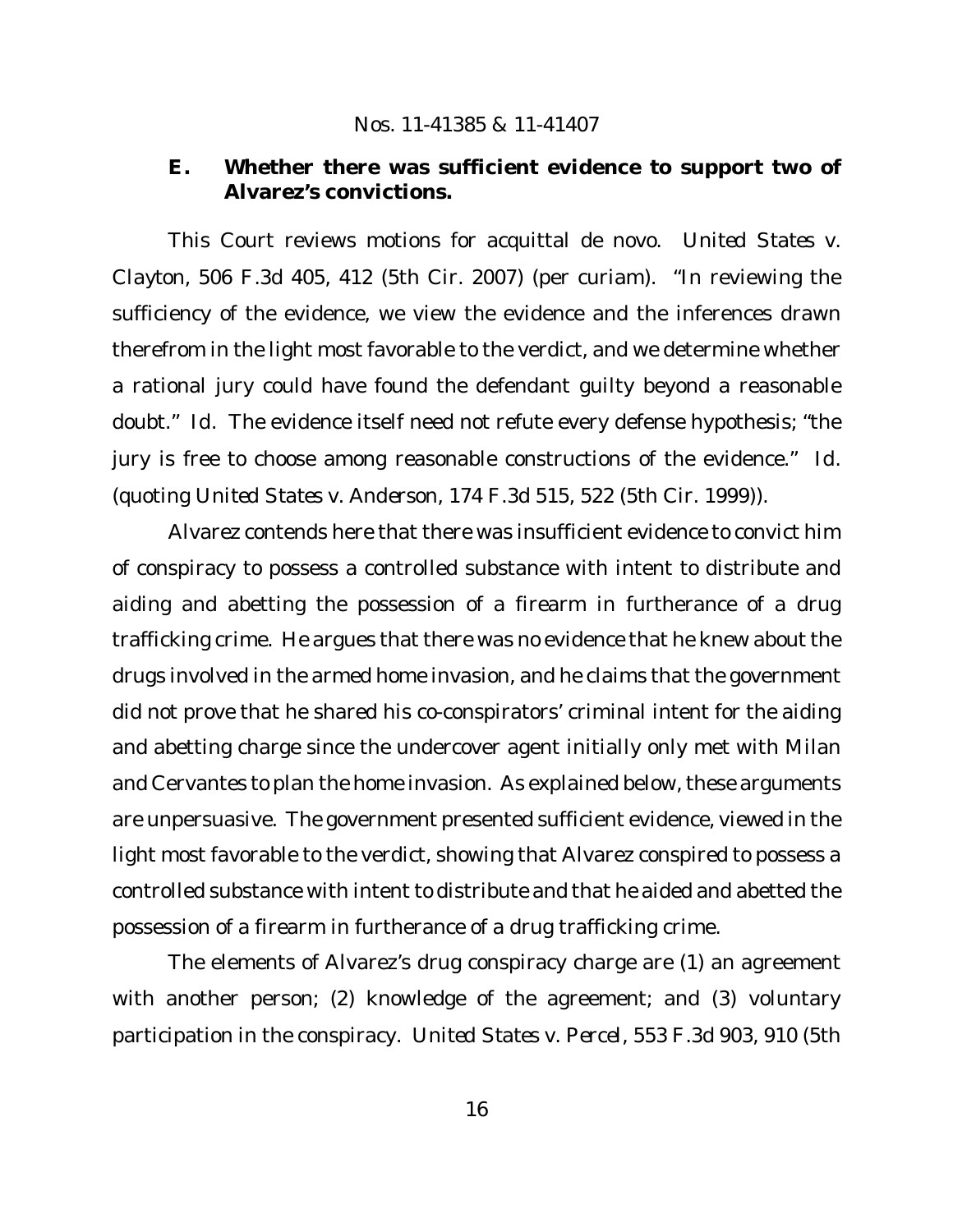Cir. 2008). "Absent direct evidence of an agreement, the jury can infer the existence of an agreement from circumstantial evidence." *Id.* Viewed in the light most favorable to the verdict, the government presented sufficient evidence to justify Alvarez's conspiracy conviction. The government presented uncontradicted testimony identifying Alvarez at the site of the arrest and as the individual, prior to arrest, who stated that he was "going in first" and that the armed men were "not rookies." These statements were recorded and presented attrial. Further, after verifying that Alvarez spoke English, the agent explained the nature of the invasion in detail to the four defendants. Specifically, the agent reiterated that the house would be guarded by at least two individuals, one of whom had a firearm, and that there would be at least twenty-five kilograms of cocaine for the men to steal. The circumstances surrounding the arrest show that the four defendants were clearly engaged in a joint criminal enterprise, and the jury was entitled to credit the evidence and testimony presented. The jury thus had more than sufficient evidence to conclude that the elements of a drug conspiracy were met.

To be convicted of aiding and abetting possession of a firearm in furtherance of a drug trafficking crime, the government must show (1) that the offense occurred and (2) that Alvarez associated with the venture, participated in it as something he wished to bring about, and sought to make it succeed. *Percel*, 553 F.3d at 911. Alvarez must also have shared the group's criminal intent. *Id.* In his brief, Alvarez contends that there was insufficient proof that he shared his partners' criminal intent or that he knew the crime involved drugs. Here again, the government presented sufficient evidence, viewed in the light most favorable to the verdict, to convict Alvarez.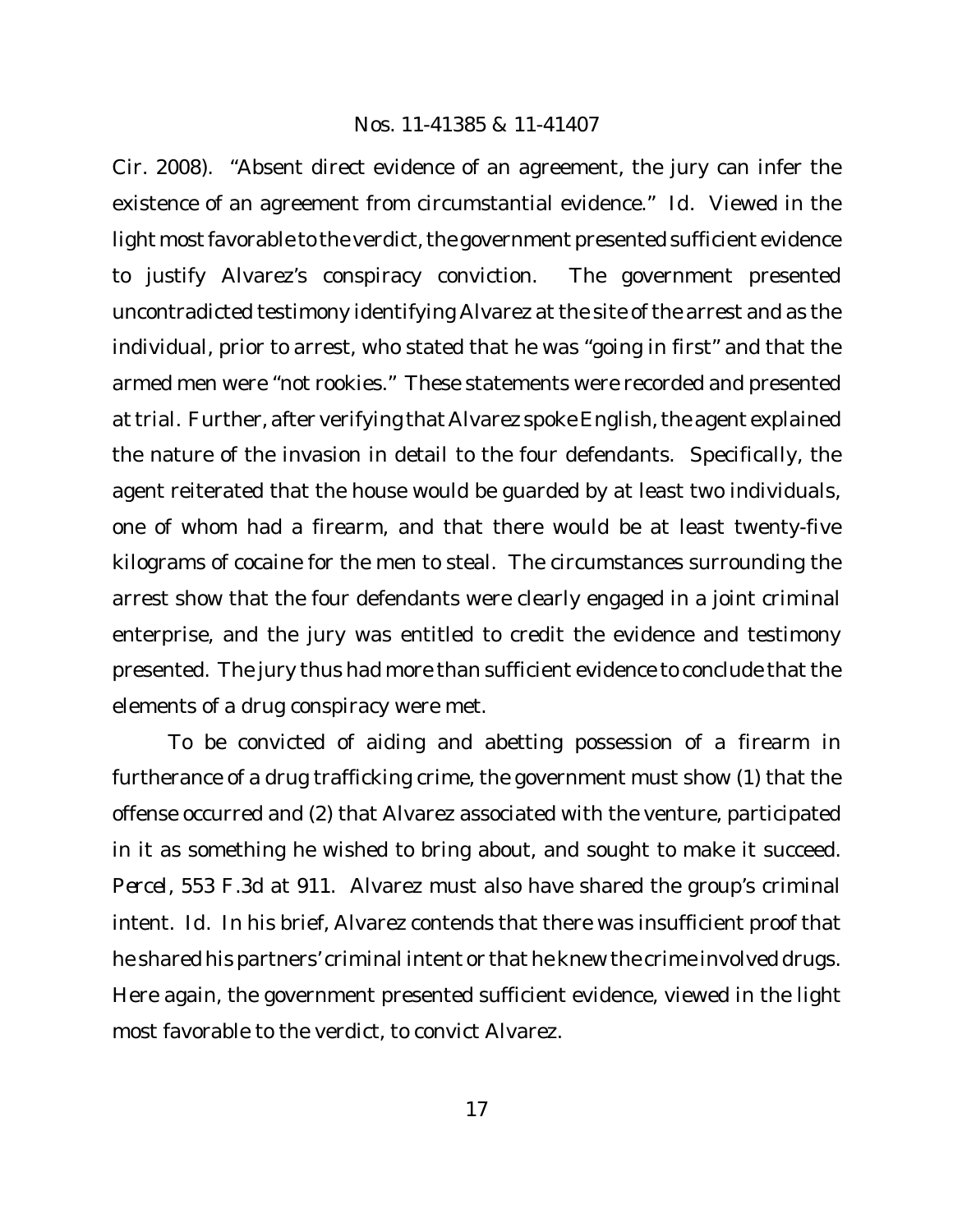As explained above, Alvarez clearly knew that the group's plan involved drugs. The undercover agent asked Alvarez if he spoke English and then reiterated that they were to rob a drug stash house containing at least twentyfive kilograms of cocaine. Alvarez contends that he was present for an insufficient amount of time for a proper criminal scheme to form, but the test does not include a temporal element. At no time did Alvarez express disagreement with the plan or attempt to disassociate himself. Likewise, Alvarez shared his partners' criminal intent. Alvarez told the undercover agent that he would go in first and specifically reiterated that the group did not consist of rookies. He knew that the group was armed, he was prepared to participate, and he wanted the invasion to succeed. Given this evidence, a rational jury could certainly have found Alvarez guilty beyond a reasonable doubt. Therefore, we affirm.

**F. Whether there was sufficient evidence of predisposition.**

"When a jury, which was fully charged on entrapment, rejects the defendant's entrapment defense, the applicable standard of review is the same as that which applies to sufficiency ofthe evidence." *United States v. Rodriguez*, 43 F.3d 117, 126 (5th Cir. 1995). As with the arguments discussed immediately above, this Court reviews the sufficiency of the evidence regarding predisposition de novo. *United States v. Clayton*, 506 F.3d 405, 412 (5th Cir. 2007).

The entrapment defense operates using a burden-shifting regime. *United States v. Theagene*, 565 F.3d 911, 918 (5th Cir. 2009). If a defendant makes a prima facie showing of entrapment, $^6$  then the government must prove beyond a

<sup>&</sup>lt;sup>6</sup> "This requires the defendant to make a prima facie showing of (1) his lack of predisposition to commit the offense and (2) some governmental involvement and inducement more substantial than simply providing an opportunity or facilities to commit the offense."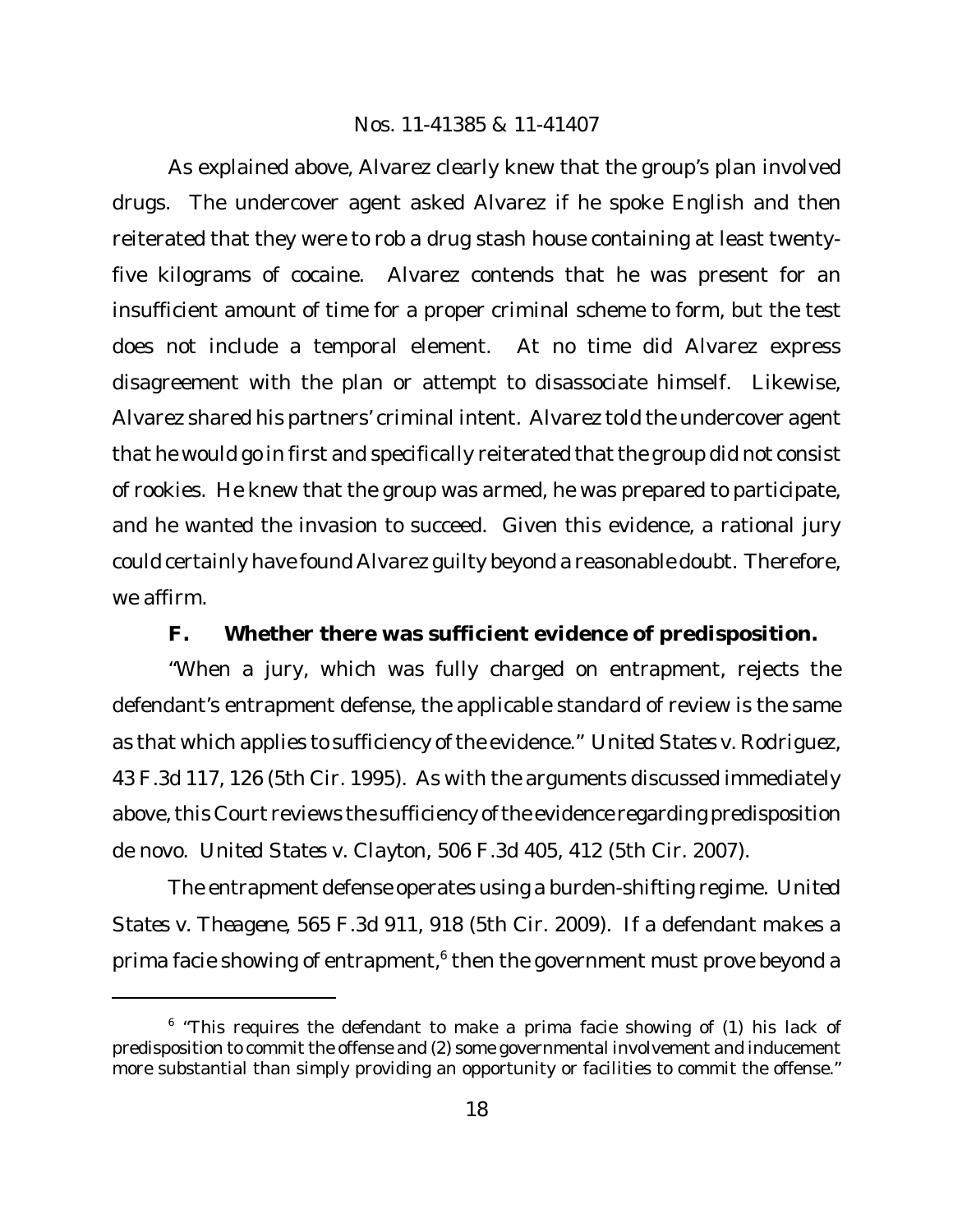reasonable doubt that the defendant was already predisposed to commit the alleged offense when the government approached him. *Id.* There is no formulaic way to prove predisposition. *See United States v. Chavez*, 119 F.3d 342, 346 (5th Cir. 1997) (per curiam) ("Many factors may indicate a defendant's predisposition . . . ."). In fact, "a defendant's ready and willing participation in government-solicited criminal activity, standing alone, is sufficient to prove predisposition." *United States v. Reyes*, 239 F.3d 722, 739 (5th Cir. 2001). Other possible factors include "desire for profit; demonstrated knowledge or experience with the criminal activity under investigation; the character of the defendant, including past criminal history; whether the government first suggested criminal activity; and the nature of the inducement offered by the government." *Id.*

Here, the government presented sufficient evidence, viewed in a light most favorable to the verdict, to support the jury's rejection of Appellants' entrapment defenses.<sup>7</sup> Cervantes demonstrated his eagerness to participate in the ATF's proposed home invasion on a number of occasions. He met with the undercover agent three separate times and, on the day of his arrest, showed the agent the pistol he intended to use as he tucked it in his waistband. Likewise, Alvarez volunteered to the agent that he would "go in first," a clear indication of eagerness. The two men also clearly had a profit motive since the cocaine they were going to steal was worth nearly half a million dollars. On no occasion did either Cervantes or Alvarez express hesitation or doubt concerning the group's

*Theagene*, 565 F.3d at 918.

 $^7$  Milan does not present any entrapment issues on appeal. Only Cervantes and Alvarez have challenged the sufficiency of the government's predisposition evidence.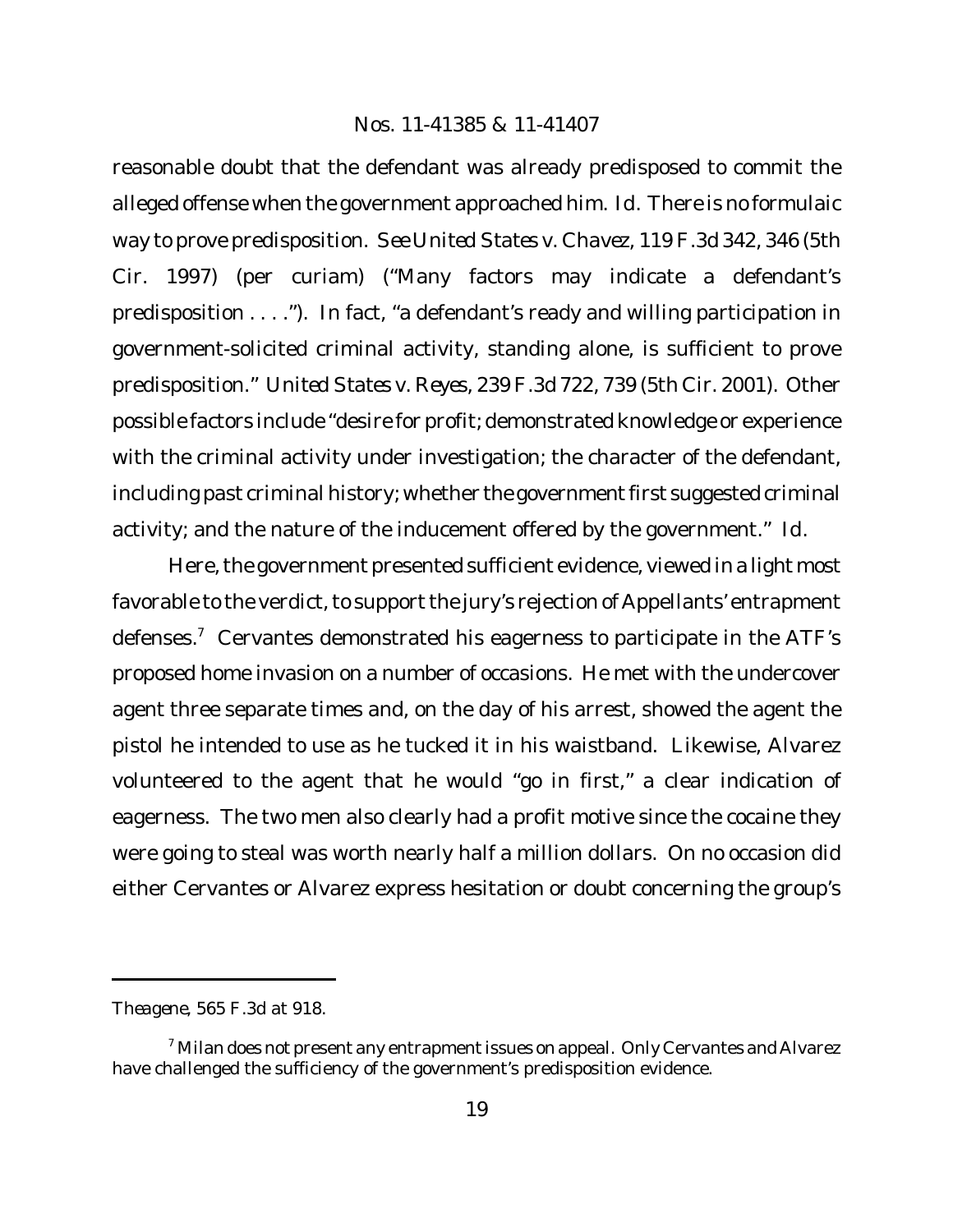plan. There was thus sufficient evidence to demonstrate that Cervantes and Alvarez were predisposed to commit this crime. Therefore, we affirm.

**G. Whether cumulative error occurred.**

The cumulative error doctrine provides for reversal when an aggregation of non-reversible errors, *i.e.*, plain and harmless errors that do not individually warrant reversal, cumulatively deny a defendant's constitutional right to a fair trial. *United States v. Delgado*, 672 F.3d 320, 343–44 (5th Cir. 2012) (en banc). However, the cumulative error doctrine is only to be used in "rare instances." *Id.* at 344. Reversal is justified "only when errors 'so fatally infect the trial that they violated the trial's fundamentalfairness.'" *Id.* at 344 (quoting *United States v. Fields*, 483 F.3d 313, 362 (5th Cir. 2007)). As an illustration of how high the cumulative error standard is, this Circuit reversed a conviction on cumulative error grounds in *United States v. Riddle*, 103 F.3d 423 (5th Cir. 1997), when the trial court "improperly admitted two and a half days of expert prosecution testimony, erroneously prevented the defense expert from testifying, admitted six documents containing hearsay, and allowed testimony about other crimes for which the defendant was not on trial." *Delgado*, 672 F.3d at 344 n.31. Allegations of non-errors do not play a role in cumulative error analysis since there is nothing to accumulate. *Id.* at 344.

In support of his cumulative error claim, Cervantes cites the admission of prior act evidence in violation of Rules 403 and 404(b), the failure to question potential jurors on the law of entrapment, the exclusion of some family members from voir dire, and a comment made by Alvarez's attorney regarding the codefendants' exercise of their Fifth Amendment rights. Of the errors cited, only the last allegation potentially constitutes an error. As this opinion has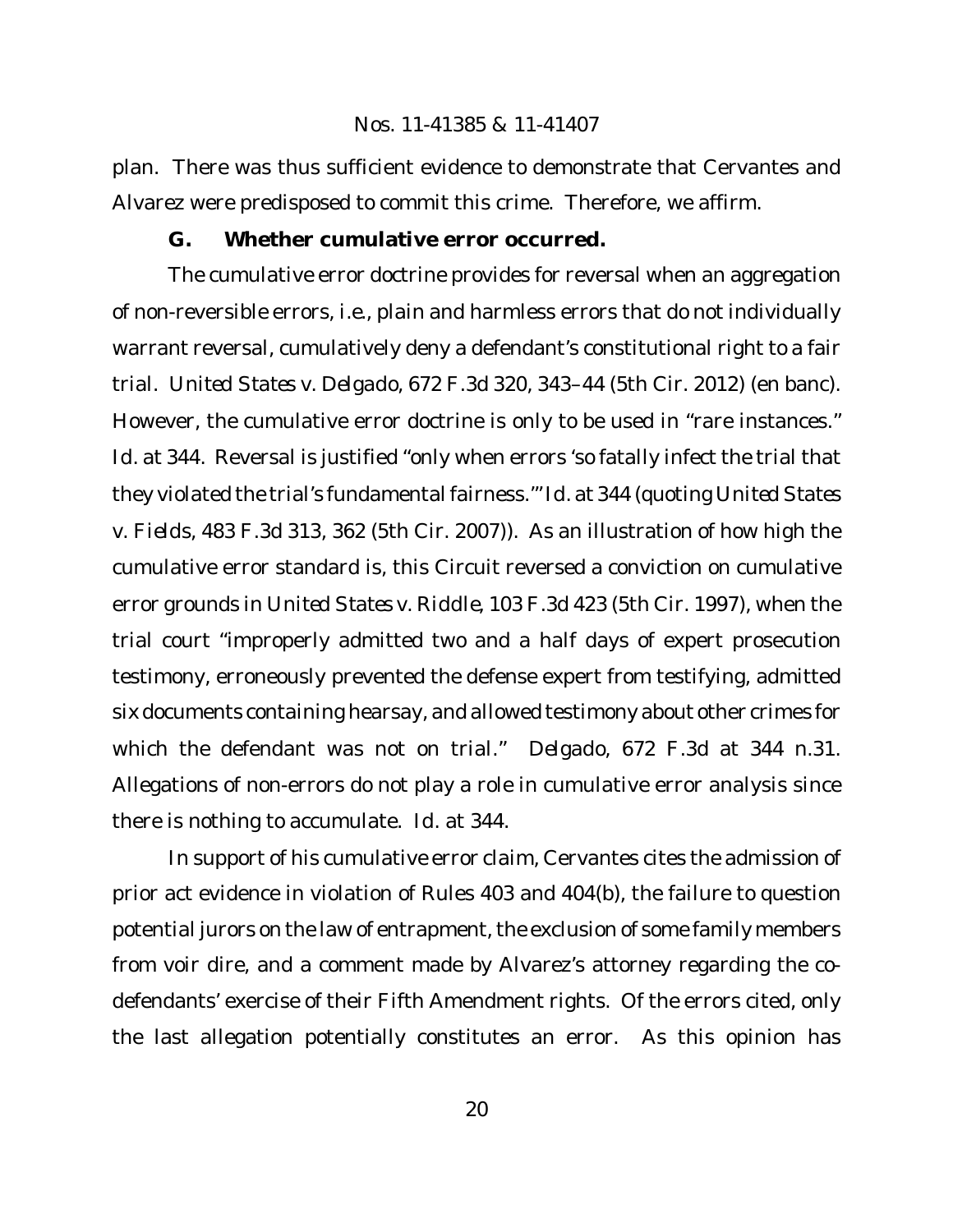discussed, Cervantes's other claims did not amount to error and thus have no impact on cumulative error analysis. Even assuming the single question posed by Alvarez's attorney was improper, it is clearly insufficient to justify reversal for cumulative error as it did not deny Cervantes a fair trial. Therefore, we affirm.

Alvarez also argues that a cumulation of errors prevented him from receiving a fair trial. However, his cumulative error argument is identical to his ineffective assistance of counsel claim. That is, Alvarez's cumulative error argument is based exclusively on the same considerations used to claim ineffective assistance of counsel. As explained below, Alvarez's ineffective assistance of counsel claim is not yet ripe for review because the issue was not raised in the district court. *See* Part III.J, *infra*. Since Alvarez's ineffective assistance of counsel claim is not ripe for review, the Court cannot determine whether there are in fact errors to accumulate for purposes of cumulative error review.

**H. Whether applying a sentencing enhancement for firearm possession was erroneous.**

If an objection is not preserved below, this Court applies plain error review. *Morin*, 627 F.3d at 994. Plain error is present if a defendant can show that (1) there was error; (2) it was plain; (3) it affected his substantial rights; and (4) it seriously affected the fairness, integrity, or public reputation ofthe judicial proceedings. *Puckett v. United States*, 556 U.S. 129, 135 (2009). An error generally only affects a defendant's substantial rights if it was prejudicial; that is, if there is a reasonable probability that the proceedings would have produced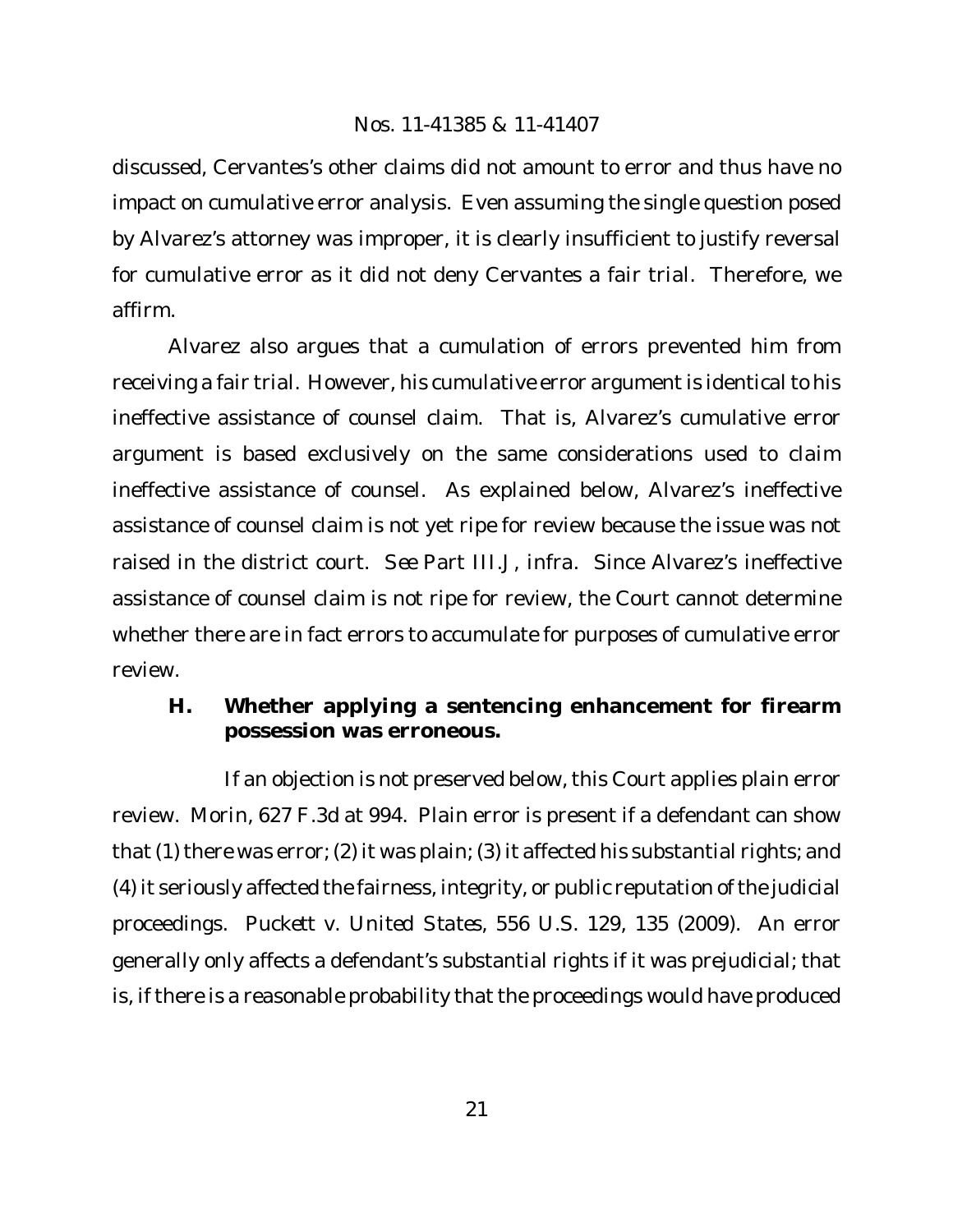a different result but for the error. *Morin*, 627 F.3d at 994*.* Neither Cervantes nor Alvarez objected to the application of a firearm enhancement at sentencing.<sup>8</sup>

Cervantes and Alvarez were convicted of, among other charges, conspiracy to possess a controlled substance with intent to distribute under 21 U.S.C. § 846 and possessing a firearm in furtherance of a drug trafficking crime under 18 U.S.C. § 924(c)(1)(A)(I). Because the drug conspiracy charge involved firearms, the Pre-Sentencing Reports for both defendants recommended a two-level enhancement pursuant to § 2D1.1(b)(1) of the Sentencing Guidelines. U.S. Sentencing Guidelines Manual § 2D1.1(b)(1) (2011) ("If a dangerous weapon (including a firearm) was possessed, increase by 2 levels."). However, Appellants contend—and the government concedes—that this enhancement constitutes inappropriate double punishment since Alvarez and Cervantes were also separately sentenced for possession of a firearm in furtherance of a drug trafficking crime. This Court has held that the enhancement contained in § 2D1.1(b)(1) impermissibly punishes a defendant twice for the same conduct if it is levied in conjunction with a sentence for violating 18 U.S.C. § 924(c). United *States v. Benbrook*, 119 F.3d 338, 339 (5th Cir. 1997). This comports with the approach advocated by the Sentencing Guidelines:

Do not apply any weapon enhancement in the guideline for the underlying offense, for example, if (A) a co-defendant, as part of the jointly undertaken criminal activity, possessed a firearm different from the one for which the defendant was convicted under 18 U.S.C. § 924(c); or (B) in an ongoing drug trafficking offense, the defendant

<sup>&</sup>lt;sup>8</sup> Milan has not challenged his sentence, likely because the firearm enhancement error discussed here would have been harmless as to him. In Milan's case, removing the two-level enhancement would not affect the applicable mandatory minimum because his prior drug conviction raised the applicable mandatory minimum sentence anyway.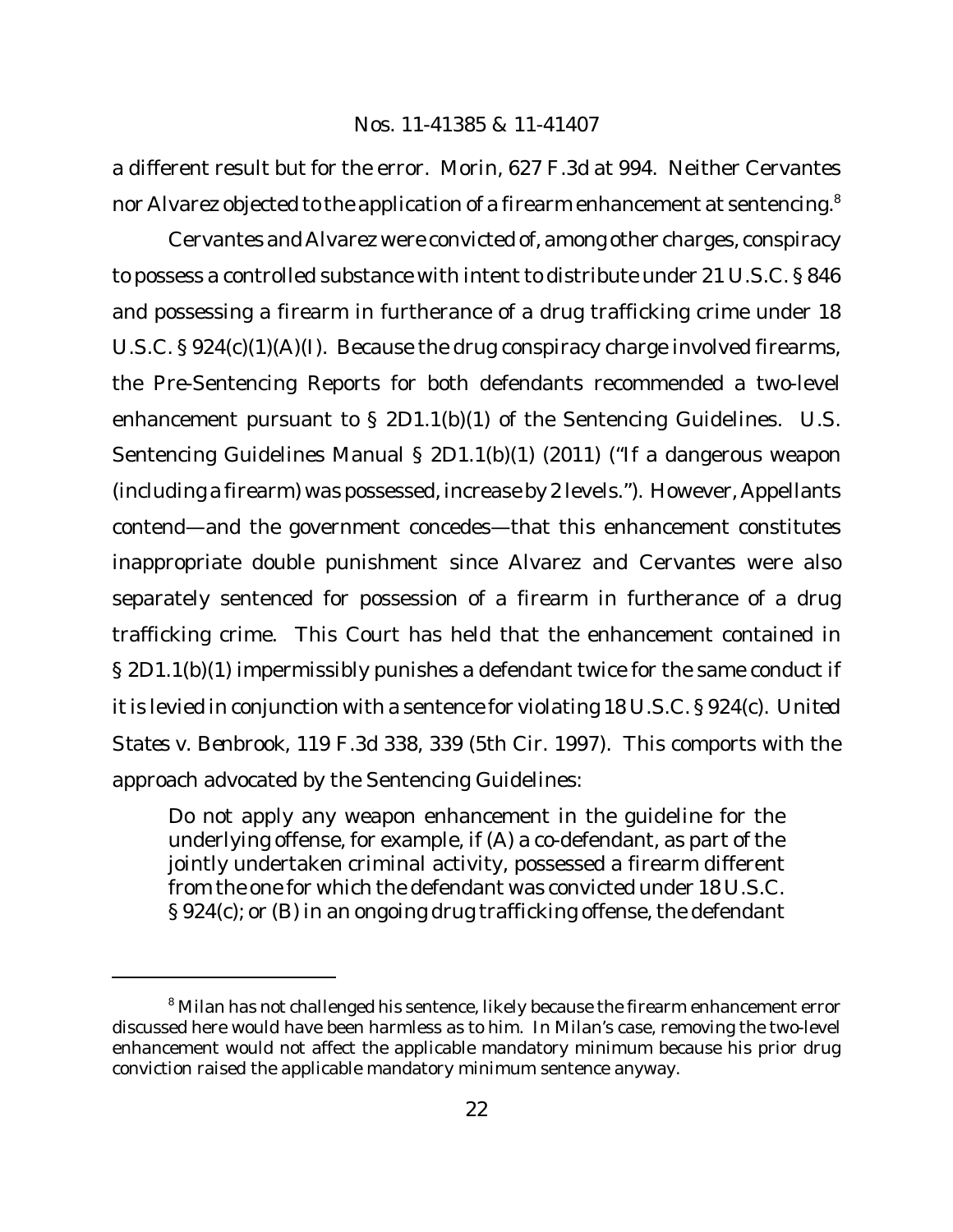possessed a firearm other than the one for which the defendant was convicted under 18 U.S.C. § 924(c).

U.S. Sentencing Guidelines Manual § 2K2.4 cmt. n.4. Therefore, the district court clearly erred in applying a two-level enhancement to the drug conspiracy charge. We therefore vacate Cervantes and Alvarez's sentences and remand for re-sentencing.

**I. Whether applying a sentencing enhancement for body armor possession was erroneous.**

If an objection is not preserved below, this Court applies plain error review. *Morin*, 627 F.3d at 994. Plain error is present if a defendant can show that (1) there was error; (2) it was plain; (3) it affected his substantial rights; and (4) it seriously affected the fairness, integrity, or public reputation ofthe judicial proceedings. *Puckett v. United States*, 556 U.S. 129, 135 (2009). An error generally only affects a defendant's substantial rights if it was prejudicial; that is, if there is a reasonable probability that the proceedings would have produced a different result but for the error. *Morin*, 627 F.3d at 994*.* At sentencing, the government need only prove by a preponderance of the evidence those facts necessary to calculate a sentence. *United States v. Ollison*, 555 F.3d 152, 164 (5th Cir. 2009). "[T]he district court is entitled to rely upon the information in the [Presentence Report ("PSR")] as long as the information bears some indicia of reliability. The defendant bears the burden of presenting rebuttal evidence to demonstrate that the information in the PSR is inaccurate or materially untrue." *United States v. Scher*, 601 F.3d 408, 413 (5th Cir. 2010) (citations omitted); *see also United States v. Sampson*, No. 02-20195, 2002 WL 31689255, at \*1 (5th Cir. Oct. 30, 2002) (unpublished) ("In the absence of any evidence that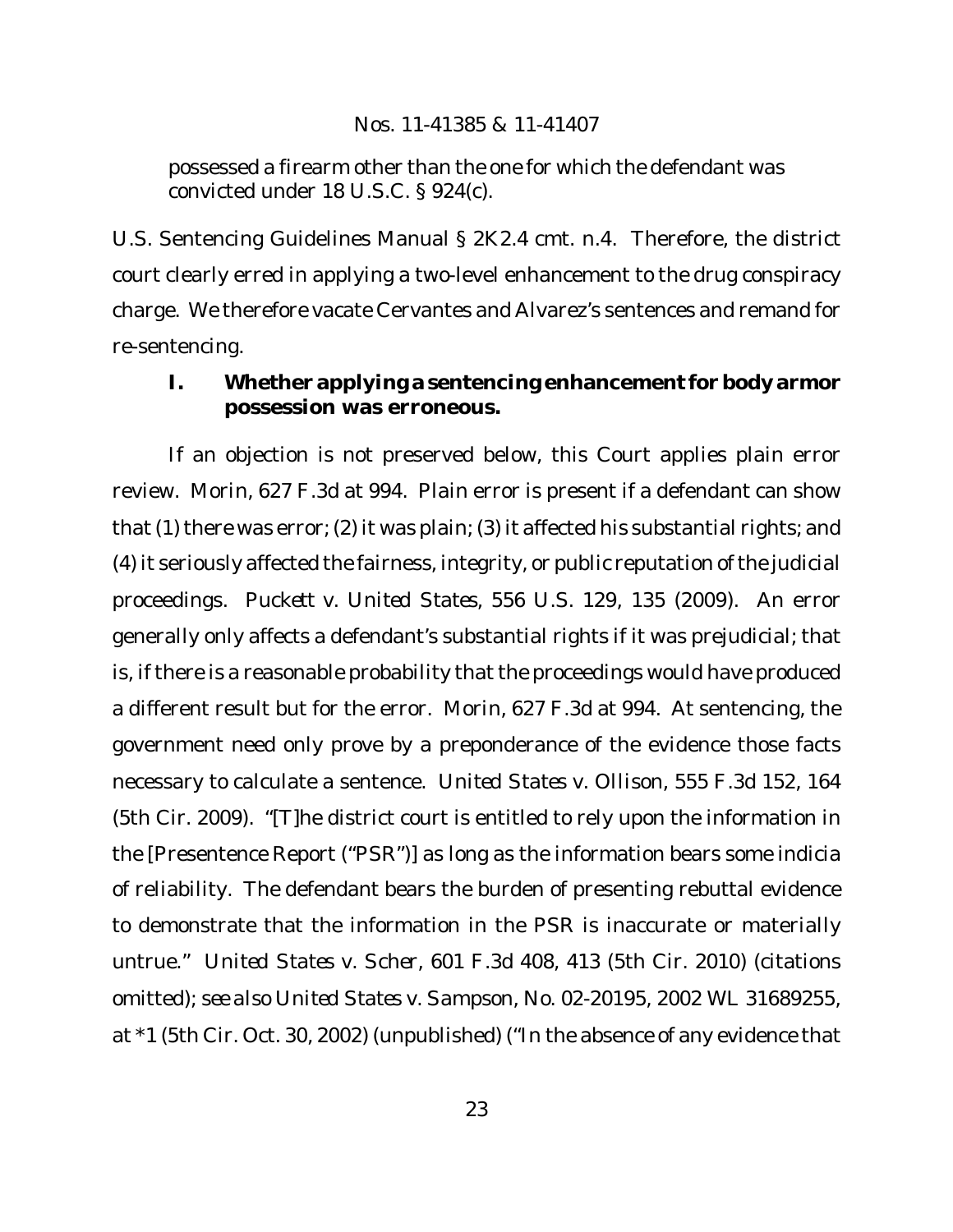the information in the PSR was materially untrue, the district court did not err in finding the PSR reliable and adopting the factual findings therein for sentencing purposes.").

Alvarez received a four-level enhancement at sentencing for the use of a bulletproof vest in preparation for the armed home invasion the defendants had planned. *See* U.S. Sentencing Guidelines Manual § 3B1.5. At trial, the government presented testimony concerning the body armor some of the defendants were wearing, and introduced pictures of Alvarez wearing a bulletproof vest upon arrest and pictures of the vest itself. At no point during trial or sentencing did Alvarez contest that he was in fact wearing body armor as defined in § 3B1.5. Only now, on appeal, does Alvarez challenge the government's failure to prove that his bulletproof vest qualified as such.

Despite his protestation, Alvarez has given no reason to suggest that the PSR, which stated that Alvarez was wearing bulletproof body armor, was inaccurate or materially untrue. The PSR comports with the evidence presented at trial, which suggested Alvarez was wearing a commercially-available vest stolen from a police vehicle; and there appears to be no error. Accordingly, Alvarez's PSR bears the requisite indicia of reliability and the district court was entitled to rely on it. Because Alvarez failed to identify evidence or present argument suggesting that the PSR was materially untrue, we affirm.

**J. Whether Alvarez received ineffective assistance of counsel.**

The general rule in the Fifth Circuit is that Sixth Amendment ineffective assistance of counsel claims are not reviewed on direct appeal unless they were "adequately raised in the trial court." *United States v. Stevens*, 487 F.3d 232, 245 (5th Cir. 2007). In order to provide competent review of such claims, the